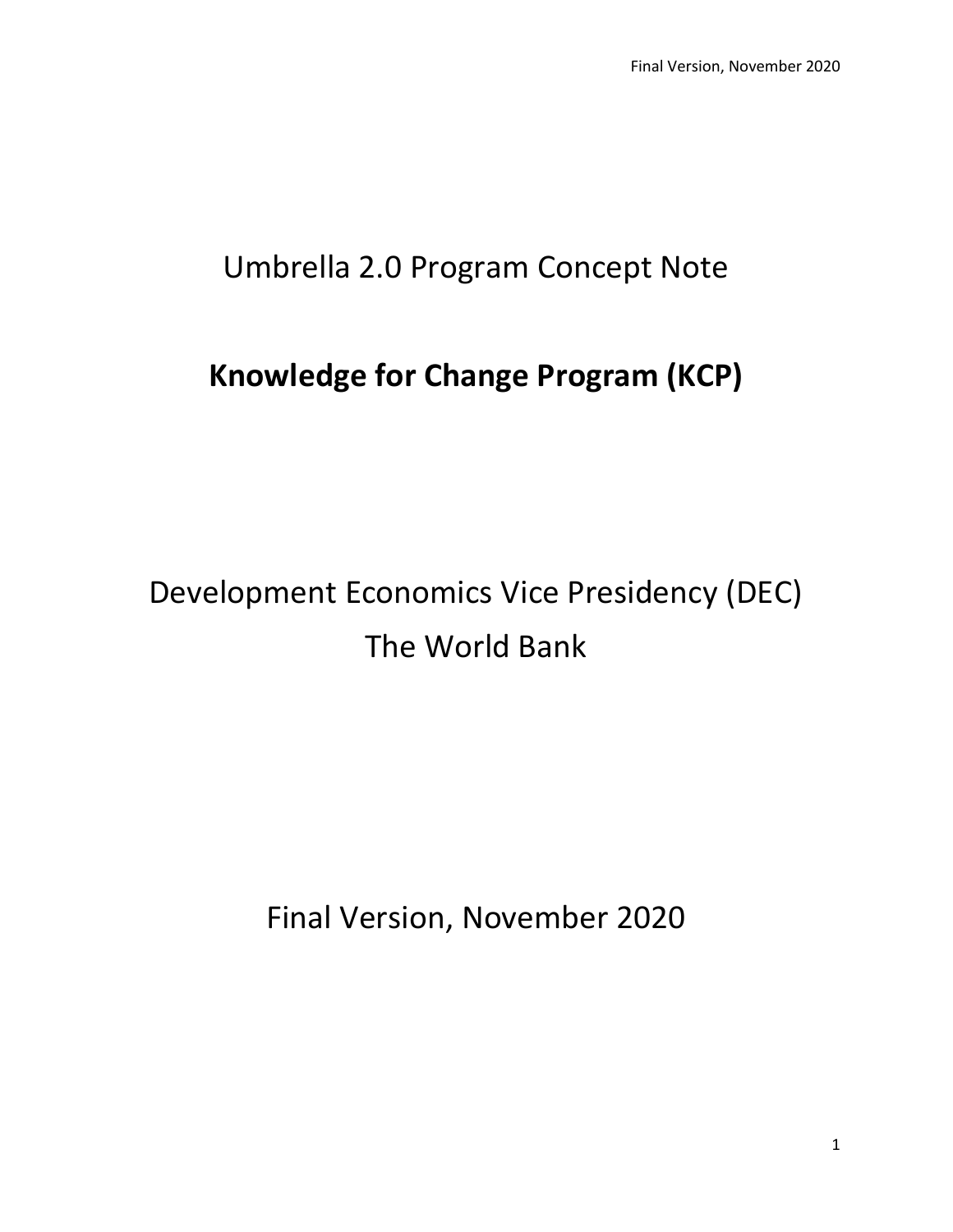### <span id="page-1-0"></span>**Basic Information**

| Umbrella 2.0 name                          | Knowledge for Change Program (KCP)                                       |
|--------------------------------------------|--------------------------------------------------------------------------|
|                                            | Managing unit: DECKS                                                     |
| Umbrella 2.0 managing                      | Implementing unit: All units under DEC                                   |
| business units and                         | Collaborating units: All units in Regions and Global Practices are       |
| collaborating business units               | eligible to collaborate with DEC                                         |
|                                            |                                                                          |
| Umbrella program manager<br>name and title | Kerina Wang, Senior Program Officer, DECKS                               |
|                                            | KCP contributes to all three priority areas of DEC's Strategic           |
| Strategic funding priority                 | Fundraising Plan: (i) address knowledge gaps, (ii) data for policy       |
| areas addressed                            | action, and (iii) capacity building and knowledge sharing for client     |
|                                            | countries.                                                               |
| <b>Fundraising Initiative Note</b>         | <b>Fundraising Initiative Note 337</b>                                   |
| number                                     |                                                                          |
|                                            | Thematic focus: IDA19 special themes, including (i) jobs and             |
|                                            | economic transformation; (ii) fragility, conflict, and violence; (iii)   |
| Sector/theme and geographic                | climate change; (iv) gender and development; (v) governance and          |
| scope                                      | institutions; as well as cross-cutting issues on (vi) debt and financial |
|                                            | fragility, (vii) human capital, and (viii) technology                    |
|                                            | Geographic scope: Global                                                 |
| Target Umbrella size                       | US\$47 million                                                           |
|                                            |                                                                          |
| Target anchor MDTF size                    | US\$30 million                                                           |
|                                            | Existing KCP III donors (Canada, Estonia, Finland, France, Norway,       |
| Target Umbrella donors                     | Sweden, and the United Kingdom) and potential new donors                 |
|                                            | (Germany, Italy, Japan, China, private foundations, and others)          |
| Target anchor MDTF donors                  | Same as target Umbrella donors                                           |
| Target establishment fiscal                | FY2021 Q2                                                                |
| year and quarter                           |                                                                          |
| Planned end disbursement                   | October 31, 2028                                                         |
| date of the anchor MDTF                    |                                                                          |

*Note:* DEC = Development Economics Vice Presidency; DECKS = Development Economics Knowledge and Strategy; IDA = International Development Association; KCP = Knowledge for Change Program; MDTF = Multi-Donor Trust Fund.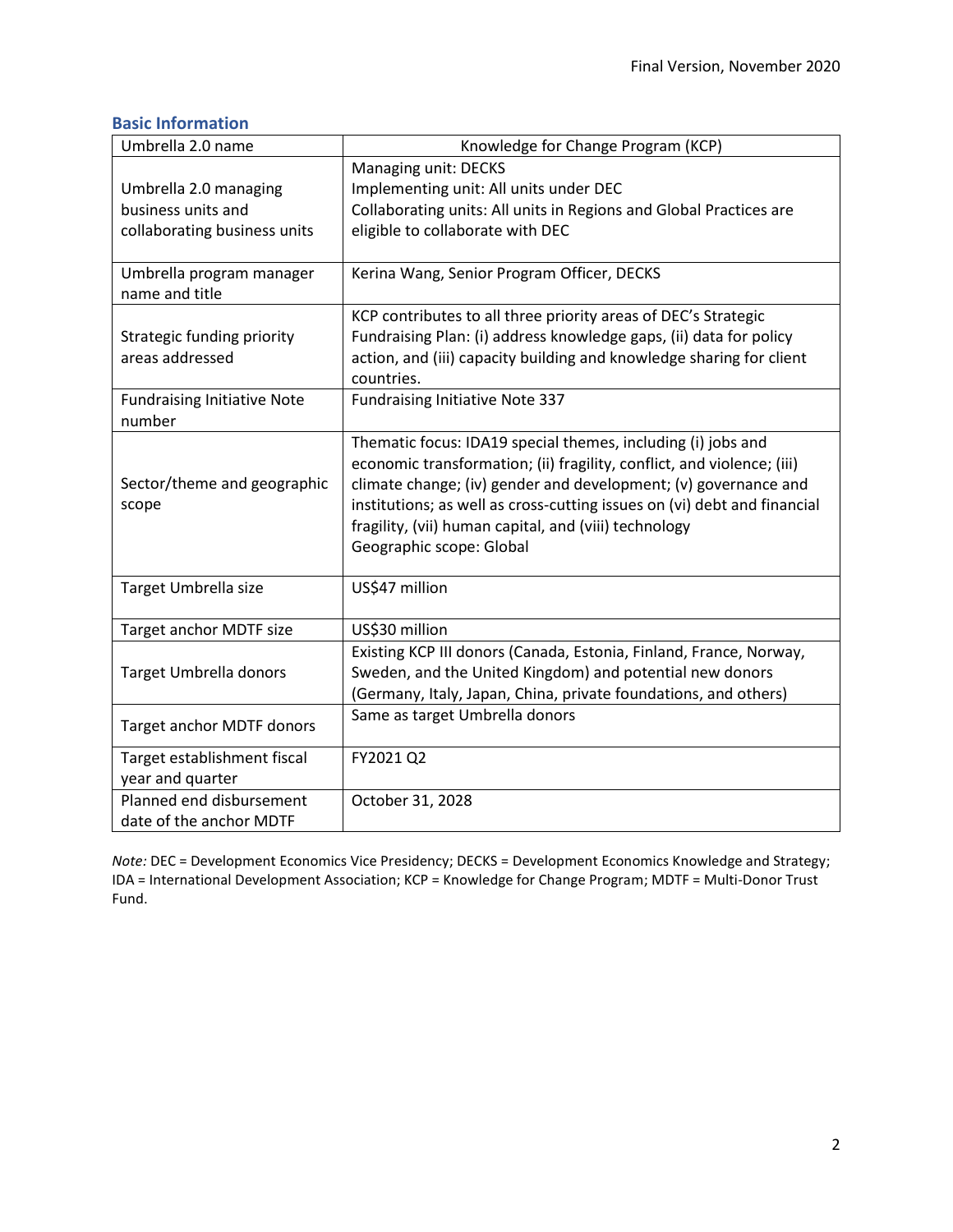| <b>Table of Contents</b>                                                              |  |
|---------------------------------------------------------------------------------------|--|
|                                                                                       |  |
|                                                                                       |  |
|                                                                                       |  |
|                                                                                       |  |
|                                                                                       |  |
|                                                                                       |  |
|                                                                                       |  |
|                                                                                       |  |
|                                                                                       |  |
|                                                                                       |  |
|                                                                                       |  |
|                                                                                       |  |
|                                                                                       |  |
|                                                                                       |  |
|                                                                                       |  |
|                                                                                       |  |
|                                                                                       |  |
|                                                                                       |  |
| Cross-Cutting Issues: Debt and Financial Fragility, Human Capital, and Technology  16 |  |
|                                                                                       |  |
| Pillar II: Flagship Reports, Synthesis Reports, and Other Knowledge Products 19       |  |
|                                                                                       |  |
|                                                                                       |  |
|                                                                                       |  |
|                                                                                       |  |
|                                                                                       |  |
|                                                                                       |  |
| Pillar II: Flagship Reports, Synthesis Reports, and Other Knowledge Products23        |  |
|                                                                                       |  |
|                                                                                       |  |
|                                                                                       |  |
|                                                                                       |  |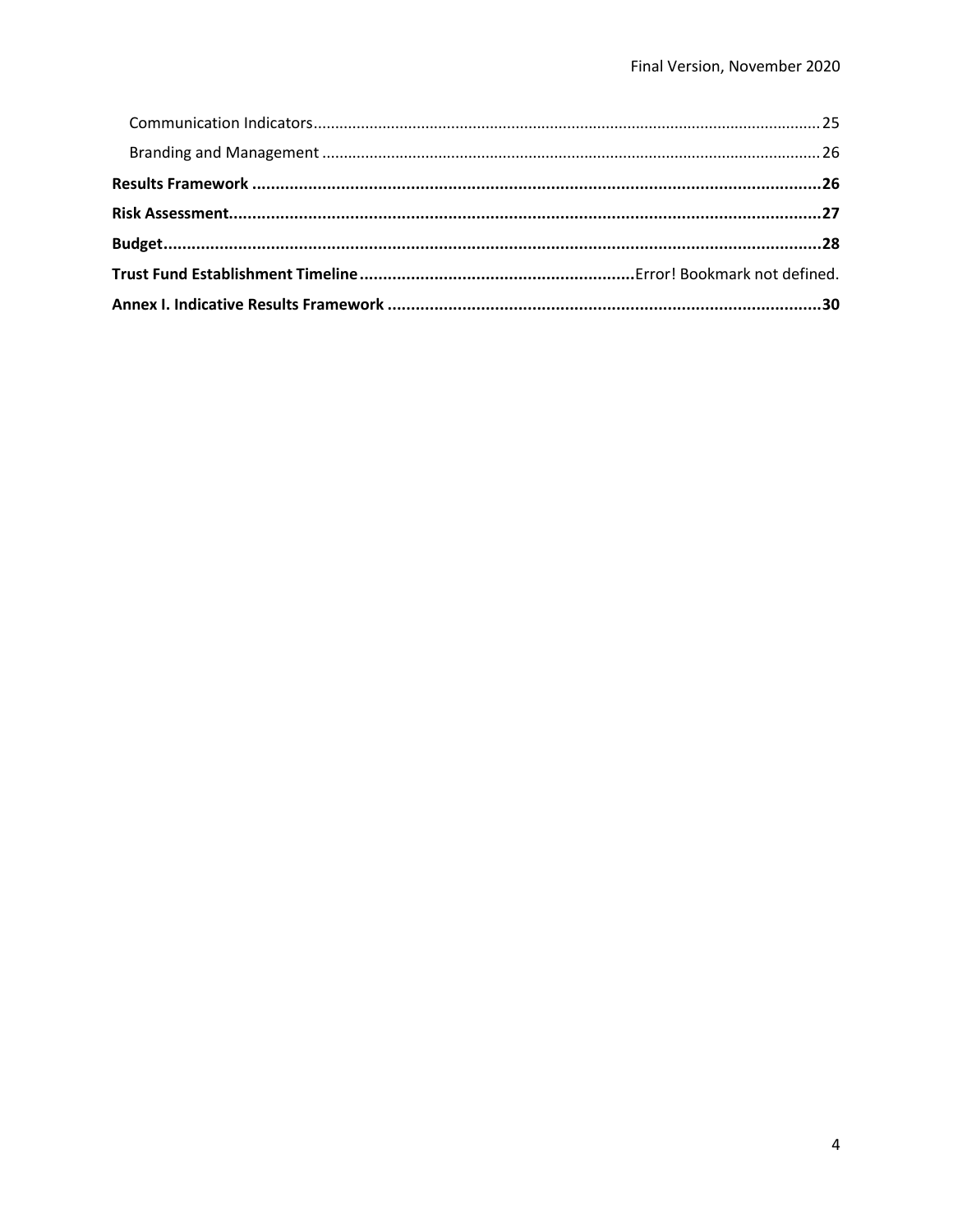#### <span id="page-4-0"></span>**Introduction**

The Knowledge for Change Program (KCP) provides crucial support for the World Bank's mission to produce rigorous research addressing urgent knowledge gaps in developing countries, helps catalyze evidence-based policy changes in support of inclusive growth and poverty reduction, and facilitates global knowledge exchange, partnerships, and capacity building in research and data activities.

**Housed in the Development Economics Vice Presidency (DEC), KCP is a major multi-donor trust fund with a successful track record in delivering high-impact, policy-relevant research and knowledge products.** Since the establishment of the trust fund in 2002, the first three phases of KCP have supported more than 370 research and data projects, with total funding of more than US\$70 million. The program has produced a large body of knowledge in support of enhanced policy making in developing countries. Many KCP-supported projects also have had direct and indirect impacts on the World Bank Group's operations and provided the analytical foundation for lending programs and advisory services. Research findings have been actively shared with the wider development community through publications, workshops, and policy conferences, as well as direct collaborations and capacitybuilding activities with developing country policy makers and researchers.

**As part of the World Bank Group–wide trust fund reform process, KCP's new phase (Phase IV) will be established as an Umbrella 2.0 trust fund.** Although the main purpose and objectives of KCP will remain unchanged in its new phase, being organized as an Umbrella trust fund will allow KCP to pool resources more effectively and generate greater impact in a more coordinated manner. Following the same overarching aim since its inception in 2002, KCP IV will continue to help fill research and data gaps in developing countries, which have often been neglected by academia. For example, over the 20 years from 1985 to 2004, only four papers were published in the top 202 economics journals on Burundi, nine on Cambodia, and 27 on Mali. In the same timeframe, more than 36,000 papers were published on the United States.<sup>1</sup> New analysis spanning 2005 to 2017 shows that this lack of focus on developing countries has not changed much over the past decade.

**KCP supports the generation and dissemination of knowledge in three main ways.** First, it generates high-quality, cutting-edge, policy-relevant research and data to build the evidence base for better policy making and operational practice. This includes original research as well as innovative methodological research related to the production, utilization, and dissemination of development data. Projects may develop or test advanced methods for analyzing economic development issues, such as pairing randomized controlled trials with structural models, and development of tools and guidelines for making these methods more accessible to counterparts in client countries. KCP also supports cross-country benchmarking exercises designed to identify successful policies and their effects on targeted populations. Second, KCP catalyzes knowledge transformation by working closely with other parts of the World Bank Group, conducting cross-cutting projects that bridge sectors, and supplying key measures, indicators, evaluation, and analysis for policy design and implementation. KCP's research and data efforts address applied and policy-oriented questions, providing accessible knowledge and guidance for government officials and enhancing understanding of development issues. Third, KCP disseminates, shares, and democratizes development knowledge and learning through partnerships and capacity building. The program also encourages World Bank teams to work with researchers, statisticians, and

<sup>&</sup>lt;sup>1</sup> J. Das, Q-T. Do, K. Shaines, and S. Srikant, "<u>U.S. and Them: The Geography of Academic Research,</u>" Journal of *Development Economics* 105: 112–30, 2013.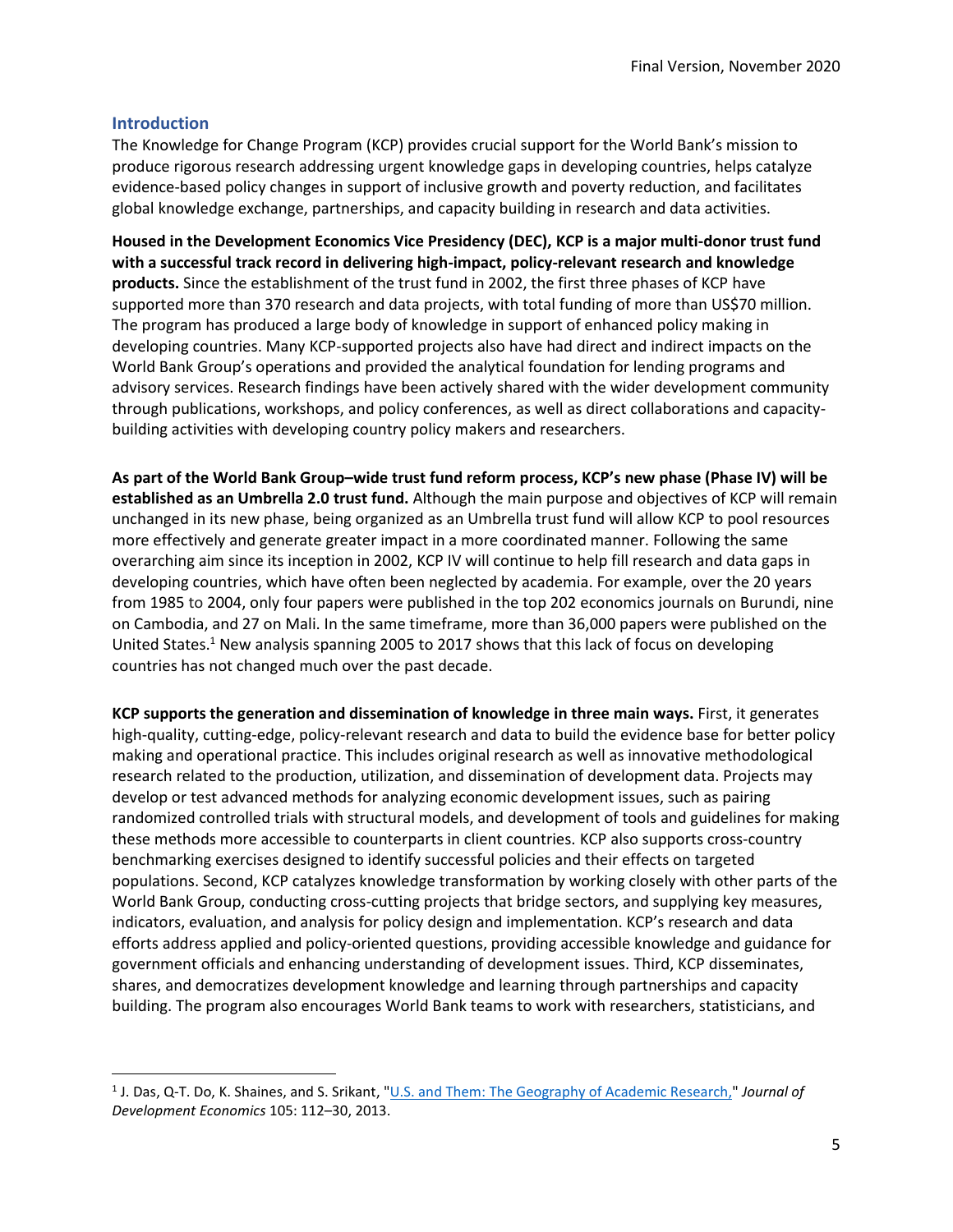data scientists from developing countries to improve human and institutional capacity in research and data.

**For the new phase of KCP (Phase IV), the priority areas will focus on the World Bank's IDA19 special themes and topics,** namely, jobs and economic transformation; fragility, conflict, and violence (FCV); climate change; gender and development; governance and institutions; as well as cross-cutting issues in debt and financial fragility, human capital, and technology. Such a thematic alignment with IDA19 will enable us to provide research and analytical inputs to the World Bank's core lending operations and policy advice. As needed, new themes and priority areas may be identified and added. In addition, **KCP Phase IV will continue to rely on KCP's competitive process for funding allocation. This signature design feature ensures that its resources are directed toward the most innovative and high-return research and data activities.** 

**This Concept Note presents the main objectives of KCP Phase IV,** which consist of thematic priorities; governance arrangements, including the roles and responsibilities of governance bodies; allocation methodology; reporting and evaluation practices; as well as the communications and visibility plan, results framework, risk assessment, and indicative budget.

#### <span id="page-5-0"></span>**Strategic Context and Rationale**

**The World Bank is well positioned to manage and expand the KCP Umbrella program.** The World Bank has consistently been a top ranked institution in the field of development economics. A variety of metrics point to the influence of World Bank research outputs in academia, within World Bank operations, and on policy makers. Data from two of the most widely accessed online repositories of working papers—RePEC<sup>2</sup> and SSRN<sup>3</sup>—demonstrate that the World Bank's Policy Research Working Papers [\(PRWP\)](https://www.worldbank.org/en/research/brief/world-bank-policy-research-working-papers#:~:text=The%20World%20Bank%20Policy%20Research,applicability%20across%20countries%20or%20sectors.) are among the most downloaded. An internal analysis of citations of research published between 1995 and 2014 shows that the research group in DEC was more frequently cited than researchers from the Massachusetts Institute of Technology, Princeton University, New York University, Brown University, Yale University, the International Monetary Fund, and many others (second only to Harvard University).

**The World Bank's' knowledge and analytics products have significant impact on policy decisions in client countries.** The World Bank's coverage and depth of its country operations make it a first point of call for policy advice for many developing countries and, in particular, low-income countries. Its operational relevance makes the World Bank well placed to respond to urgent demands and feed research into policy discussions. Due to the proximity of its researchers to development practice and policy making, the World Bank's research focuses on applied and policy-oriented questions. As a result, World Bank research is well-regarded for its practical policy relevance. In addition, the World Bank has access to a wide range of country data and information and is engaged in large-scale data collection activities, complemented by in-depth research on methods of improved data collection and analysis.

**A recent empirical [study](http://documents.worldbank.org/curated/en/852751588260919707/pdf/How-Does-the-World-Bank-Influence-the-Development-Policy-Priorities-of-Low-Income-and-Lower-Middle-Income-Countries.pdf) sheds light on the importance of the World Bank's analytical work more broadly for policy reforms at the country level.** It highlights that relative to the effects of its lending products, the World Bank has achieved substantially greater influence over the direction, design, and

<sup>&</sup>lt;sup>2</sup> Research Papers in Economics ( $R$ ePEc): A central index of economics research, including working papers and articles.

<sup>&</sup>lt;sup>3</sup> Social Science Research Network [\(SSRN\)](https://www.ssrn.com/index.cfm/en/): A repository of research papers devoted to the rapid dissemination of scholarly research in more than 50 disciplines.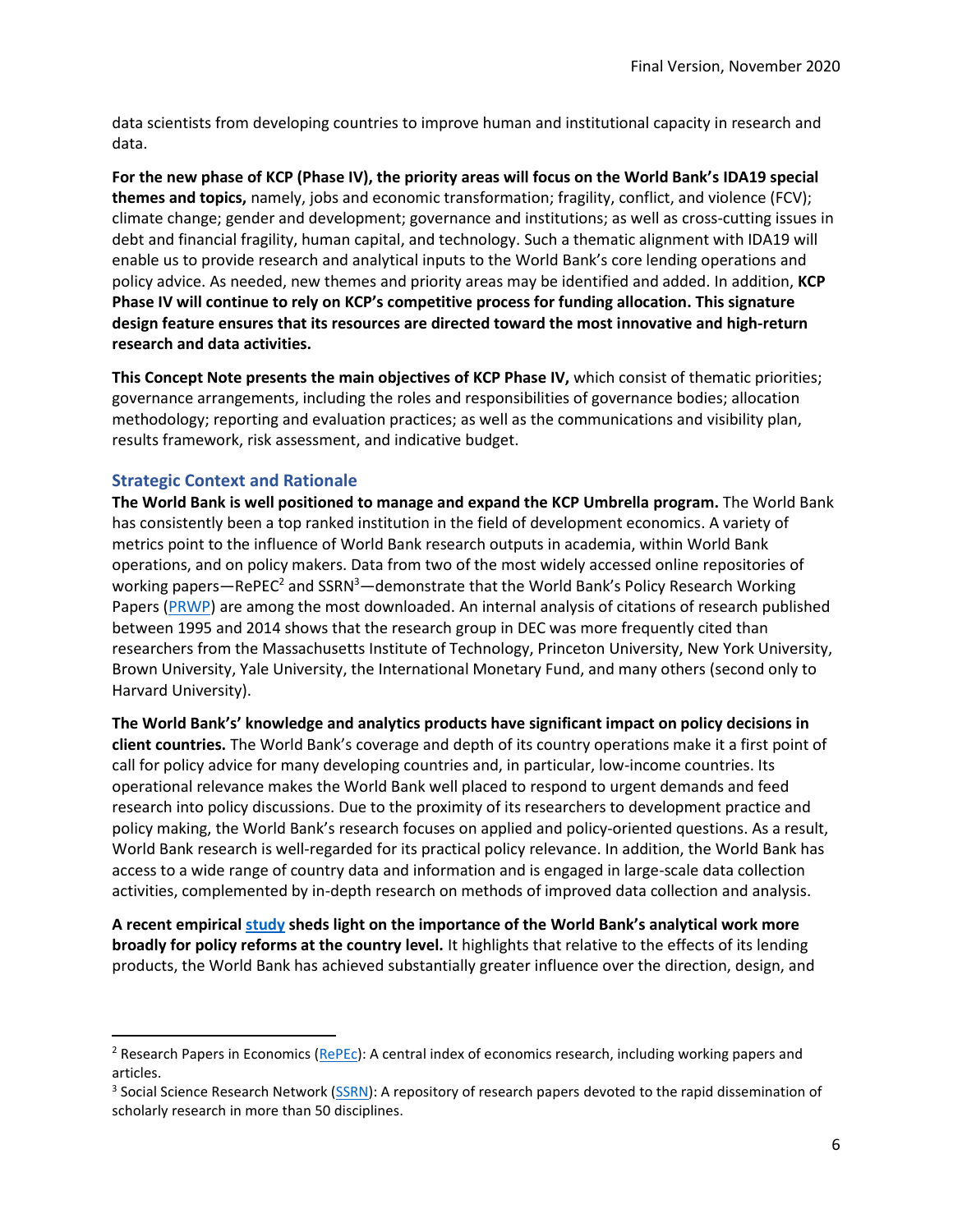implementation of government policies in low- and middle-income countries than most of its bilateral and multilateral peers through non-lending services, namely analytical and advisory products.

**DEC is the premier research and data arm of the World Bank.** Under the leadership of the World Bank Group Chief Economist, DEC shapes the knowledge agenda and enhances understanding of development policies and programs by providing intellectual leadership and analytical services to the World Bank's core operations, policy makers, and the broader development community.

**DEC's research direction is aligned with the World Bank's twin goals of ending extreme poverty and promoting shared prosperity in a sustainable way.** With support from development partners, DEC has been able to invest in the production of global public goods in research and data, build the evidence base for long-term and systematic design of development financing and policy instruments, and empower governments, businesses, and citizens by building capacity and sharing best practices.

**DEC will leverage donor financing to establish KCP IV in support of programs that are catalytic, crosscutting, and scalable in nature.** Most of DEC's outputs constitute public goods, often with strong economies of scale. There is an inherent risk of insufficient investments in producing them by any single institution or agency, and a lack of recognition of the corresponding benefits of gathering efforts under a single umbrella with funding from multiple agencies. Dedicated resources provided by development partners are of critical importance to fill this financing gap.

#### <span id="page-6-0"></span>**COVID-19 Pandemic and the Role of Research**

**Since the start of the COVID-19 pandemic, the World Bank has been providing support to countries at an unprecedented speed and scale.** The World Bank Group will deploy as much as US\$160 billion in financing tailored to the health, economic, and social shocks countries are facing over a 15-month period between April 2020 and June 2121. As of June 1, 2020, the World Bank had already approved US\$5.9 billion for emergency health support to 104 countries—home to more than 70 percent of the world's population—and the International Finance Corporation had committed US\$2.6 billion to be deployed in more than 35 countries. 4

**However, the road to recovery will be long, difficult, and filled with uncertainties.** The pandemic has triggered the deepest global recession since World War II. <sup>5</sup> Many countries are likely to experience or may already be suffering from debt servicing challenges, and many more may need further debt relief, debt restructuring, and advice on debt sustainability. The pandemic and its economic impact may trigger a new global wave of lengthy and disorderly sovereign defaults, which would be extremely costly and may wipe out a decade of development achievements in the worst-case scenario, with long delays in debt resolution.<sup>6</sup> Examinations of the past major default episodes in the 1930s and 1980s<sup>7</sup> tell us that getting debt restructuring right takes time, as the terms of initial restructuring efforts are often too

<sup>&</sup>lt;sup>4</sup> "Saving Lives, Scaling-up Impact and Getting Back on Track," COVID-19 Crisis Response Approach Paper, World Bank Group, Washington, DC, June 2020.

<sup>5</sup> C. Reinhart and V. Reinhart, "The Pandemic Depression: The Global Economy Will Never Be the Same," *Foreign Affairs*, September/October 2020, [https://www.foreignaffairs.com/articles/united-states/2020-08-06/coronavirus](https://www.foreignaffairs.com/articles/united-states/2020-08-06/coronavirus-depression-global-economy)[depression-global-economy.](https://www.foreignaffairs.com/articles/united-states/2020-08-06/coronavirus-depression-global-economy)

<sup>6</sup> J. Bulow, C. Reinhart, K. Rogoff, and C. Trebesch, "The Debt Pandemic," *Finance and Development*, fall 2020, [https://www.imf.org/external/pubs/ft/fandd/2020/09/debt-pandemic-reinhart-rogoff-bulow-trebesch.htm.](https://www.imf.org/external/pubs/ft/fandd/2020/09/debt-pandemic-reinhart-rogoff-bulow-trebesch.htm)

<sup>&</sup>lt;sup>7</sup> C. Reinhart, Default Duration and Delays in Sovereign Debt Restructuring. Unpublished; C. Reinhart and C. Trebesch, "Sovereign Debt Relief and Its Aftermath," *Journal of the European Economic Association* 14 (1): 215–51, 2016.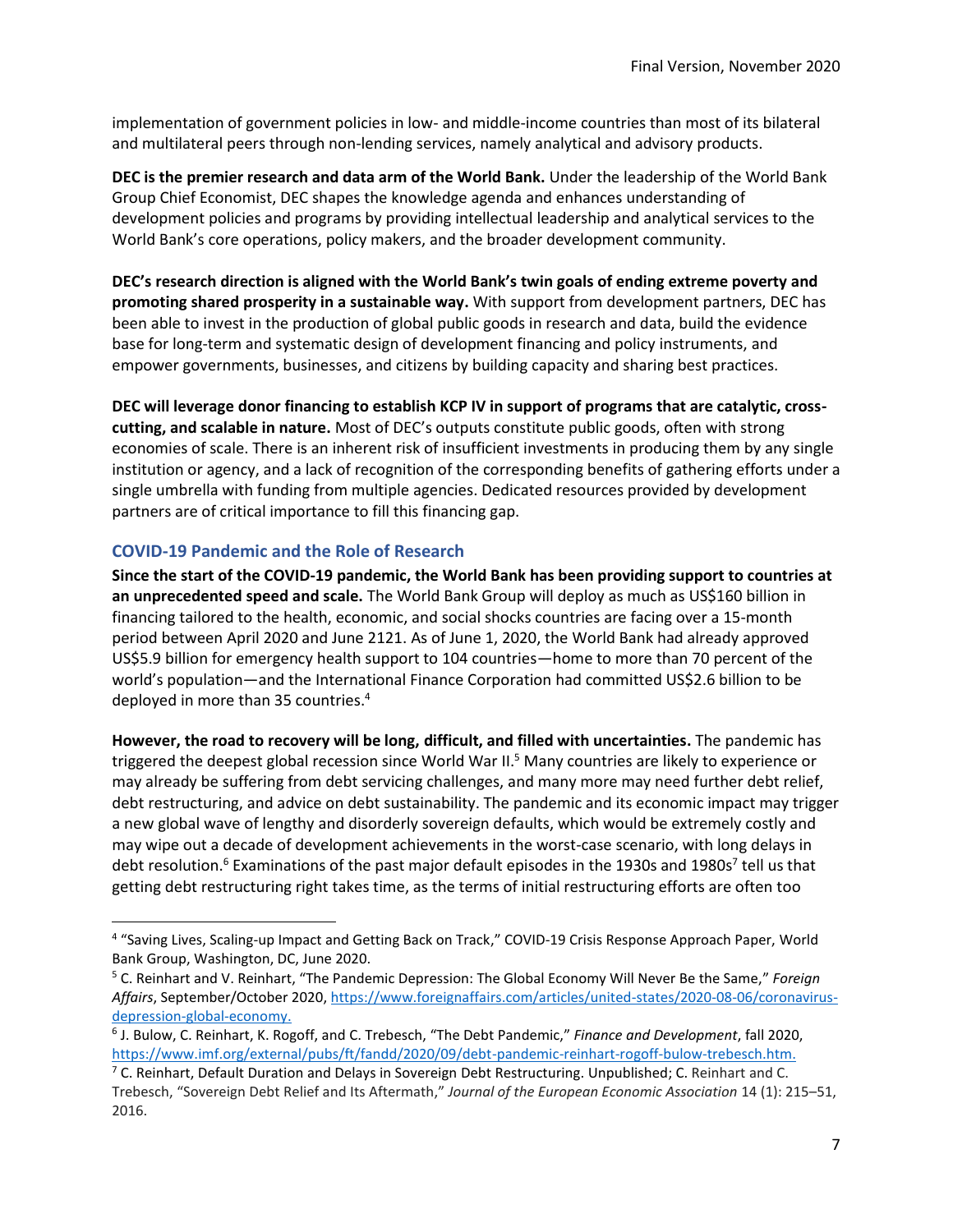timid and fail to restore debt sustainability, and subsequent multiple restructurings can lead to substantial delay in the restructuring process and prolong default spells. As debt restructuring negotiations carry on, countries also face long periods of reduced economic growth and investment. More research is needed on past debt crises and their resolutions, to better understand, anticipate, and deal with what might be in store for the world in the wake of the pandemic.

**Furthermore, although the pandemic started as a health crisis, not a financial one, it might end up morphing into a financial crisis of systemic severity.** <sup>8</sup> Behind the global headlines of infection rates, vaccines, and protective equipment, a quieter but highly alarming crisis is brewing and gaining increasing momentum—the possible credit crunch and financial crisis. In addition, the pandemic hit the world when the economic fundamentals in many countries were already worsening.<sup>9</sup> Corporations in the world's largest economies, the United States and China, are highly indebted and skewed toward high-risk borrowers. More government borrowers have been downgraded by rating agencies, and corporate downgrades follow a similar trajectory.

**The pandemic has also exacerbated inequality and disproportionally impacted the poor and vulnerable, and it threatens to aggravate instability in FCV settings.** The pandemic dealt a massive blow to countries that are commodity exporters or dependent on trade and/or tourism, or those whose existing capacities in health care and pandemic preparedness are inadequate. And for emerging and developing countries with large financing needs, including those with fiscal deficits or large public and private debt burdens, their financial vulnerabilities would be further exacerbated. Within-country inequality has also widened, as the lockdowns and business shut-downs have had heavier effects on low-income households and small businesses. Some furloughed or temporarily laid-off workers may never rejoin the work force, and small enterprises may be the most vulnerable to bankruptcy. What is worse, the pandemic is deepening existing sources of fragility and intensifying risks for women, with drastic increases in domestic and gender-based violence.

**The objectives of the World Bank Group's response to the COVID-19 pandemic are twofold, <sup>10</sup> and DEC has a unique advantage in supporting them:** (i) focus on alleviating the crisis, better understanding and addressing the associated economic and social impacts, and helping countries move toward a sustainable, inclusive, and resilient recovery, and (ii) help countries maintain a line of sight to their longterm development vision. The research, data, analyses, and policy solutions developed by DEC teams under KCP can help advance both objectives.

#### <span id="page-7-0"></span>*Knowledge Shapes Policy Responses*

**Knowledge, innovation, and learning shape the World Bank Group's response and are central to scaling up impact.** Since the start of the COVID-19 outbreak, DEC's researchers have mobilized to study the impacts and implications of the public health crisis and supply useful frameworks, models, and data to inform the policy debate, particularly around the trade-off between policy choices in the economic and social domains. The research activities have been approached from various dimensions, highlighting [the importance of governance and institutions,](https://documents.worldbank.org/en/publication/documents-reports/documentdetail/265361587665344677/strengthening-public-health-systems-policy-ideas-from-a-governance-perspective) [evaluating the social value of health insurance,](http://documents1.worldbank.org/curated/en/715441568214752631/pdf/The-Social-Value-of-Health-Insurance-Results-from-Ghana.pdf) conducting rapid response phone surveys to understand how students and families are adapting to

<sup>8</sup> C. Reinhart, "This Time Truly Is Different," Project Syndicate, March 2020.

<sup>9</sup> C. Reinhart and V. Reinhart, "The Pandemic Depression: The Global Economy Will Never Be the Same," *Foreign Affairs*, September/October 2020, [https://www.foreignaffairs.com/articles/united-states/2020-08-06/coronavirus](https://www.foreignaffairs.com/articles/united-states/2020-08-06/coronavirus-depression-global-economy)[depression-global-economy.](https://www.foreignaffairs.com/articles/united-states/2020-08-06/coronavirus-depression-global-economy)

<sup>&</sup>lt;sup>10</sup> "Saving Lives, Scaling-up Impact and Getting Back on Track," COVID-19 Crisis Response Approach Paper, World Bank Group, Washington, DC, June 2020.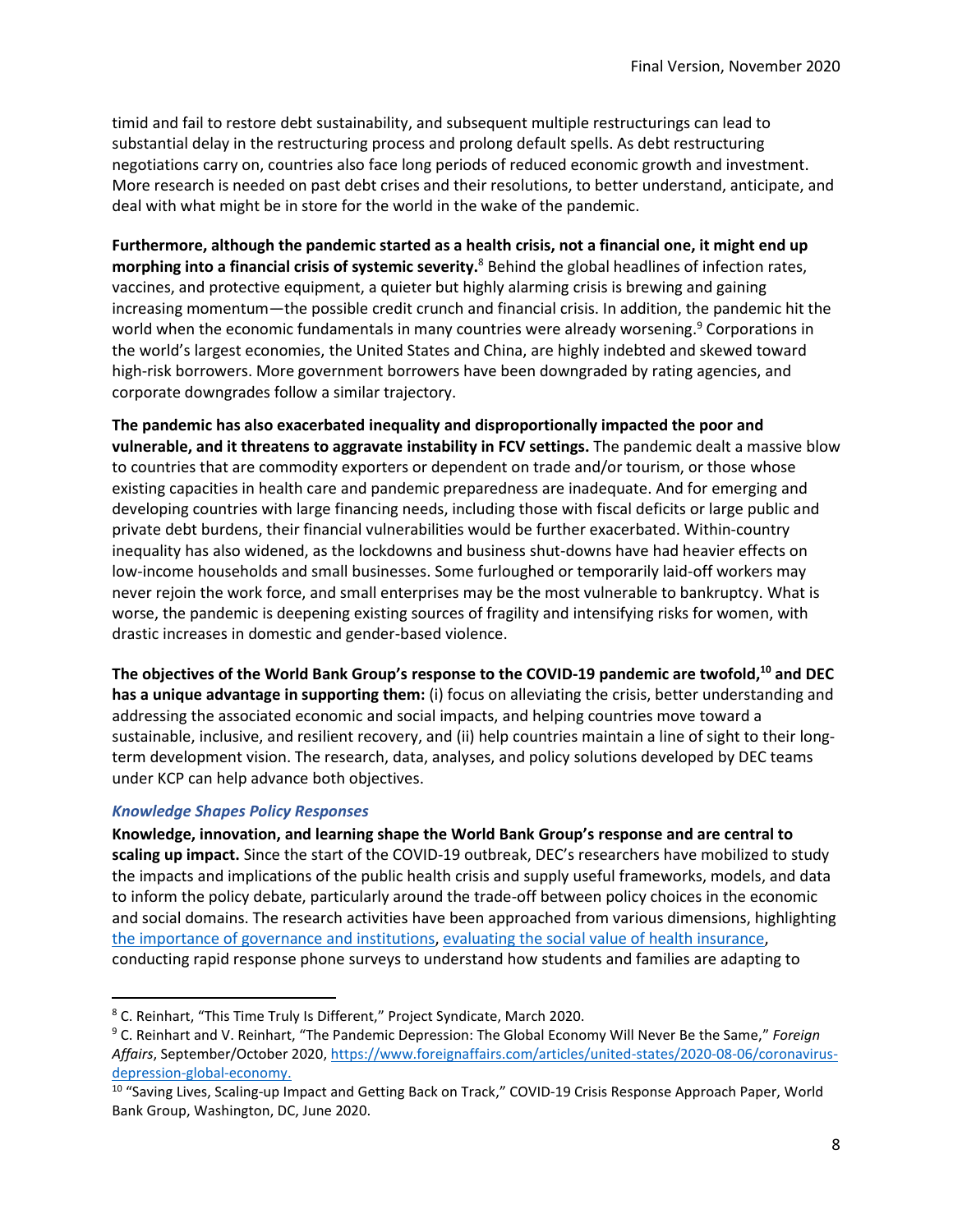[distance learning in Ecuador,](https://documents.worldbank.org/en/publication/documents-reports/documentdetail/328261589899308503/remote-learning-time-use-and-mental-health-of-ecuadorian-high-school-studentsduring-the-covid-19-quarantine) [exploring ways to finance firms during a downturn,](https://documents.worldbank.org/en/publication/documents-reports/documentdetail/818801588952012929/financing-firms-in-hibernation-during-the-covid-19-pandemic) and [examining the](http://ftp.iza.org/dp13352.pdf)  [distributional impacts of the pandemic](http://ftp.iza.org/dp13352.pdf) on different income groups. In addition, DEC teams quickly adapted their regular data collection efforts to include an assessment of measures taken by governments to address the challenges faced by [firms](https://www.doingbusiness.org/content/dam/doingBusiness/pdf/db2020/COVID-db.pdf) an[d women,](http://pubdocs.worldbank.org/en/537451588965533890/WBL-COVID.pdf) as employees and entrepreneurs, during the pandemic. The Enterprise Survey team managed to put into place quick assessments of the impact of the virus on the private sector in 40 countries in the span of two months. In this context, more evidence-based policies and practices and innovative data collection and analysis methods are urgently needed, to help ensure that reforms are bolstered with strong scientific evidence.

**In addition, many of DEC's research, data, and analytical activities are embedded in or directly support World Bank Group operations or are jointly produced with colleagues across the World Bank.** For example, with full integration into World Bank Group projects in more than 20 countries, the team conducted [an extensive set of field experiments and impact evaluations](https://www.worldbank.org/en/research/dime/brief/transport) to understand the effects of investments in large-scale transportation infrastructure projects. Similarly, KCP supported a research project o[n human resources management in customs administration](https://documents.worldbank.org/en/publication/documents-reports/documentdetail/554091590075089654/does-better-information-curb-customs-fraud) in Madagascar. This research activity was a collaborative effort between the Development Research Group, the Governance Global Practice, and the Madagascar Country Office. It provided the analytical backbone to an International Development Association (IDA)–supported lending operation on Public Sector Performance in Madagascar to enhance customs performance and service delivery.

#### <span id="page-8-0"></span>*Learning from Past Crises*

**Crisis responses from the World Bank Group and countries draw on lessons from analyses of previous crises, on which much more research is needed, especially to help countries navigate the ensuing "debt pandemic" and possible financial fallout.** For example, the role of official lending during a global crisis cannot be underestimated. By constructing and examining an encompassing new data set across 200 years (1790–2015), covering 134 creditor countries and 50 international and regional financial organizations[, a new study](https://www.nber.org/papers/w27343) shows that official sovereign-to-sovereign lending reached record highs during some macroeconomic disasters and all global wars, with potential consequences on outputs, trade, and asset markets. This analysis highlights bilateral trade and bilateral bank exposure as key predictors of official lending flows in crisis times. It also stresses the importance of further examination of the roles of new creditor powers like China, the Russian Federation, India, Brazil, and the Arab oil states; the effects of "South-South" official lending; official financing instruments via central banks; and the determinants of financial cooperation via official lending. Many more studies on the role of official lenders in international capital flows are desired to surface insights on the roles of governments and multilateral institutions in addressing economic crises.

#### <span id="page-8-1"></span>*Maintaining a Long-Term Vision toward Development*

**In a time of crisis, it is imperative that countries do not lose sight of their long-term development objectives.** DEC provides research and data to expand the evidence base and generate momentum for financial packages and policy directions that have a long-term, holistic perspective. DEC research and data have brought fresh ideas and systematic thinking to a wide range of topics, on economic growth, education, public sector reform, digitalization, gender equality, and fragility. An original piece of research takes time to design and implement, but its framework, data, and insights can have long-lasting effects and be repurposed for new ideas, particularly in emergency situations like natural disasters or health crises. For example, when policy makers state that travel and mobility can have harmful effects during a pandemic without much scientific evidence, it might not carry enough weight to change behaviors. Recognizing this dilemma, [DEC researchers](http://documents.worldbank.org/curated/en/143411585572411591/pdf/Using-Mobile-Phone-Data-to-Reduce-Spread-of-Disease.pdf) recently quantified the negative externality of population movement on disease incidence of malaria in Senegal, using new big data collected by telecommunications companies, and proposed cost-effective targeting strategies to reduce transmission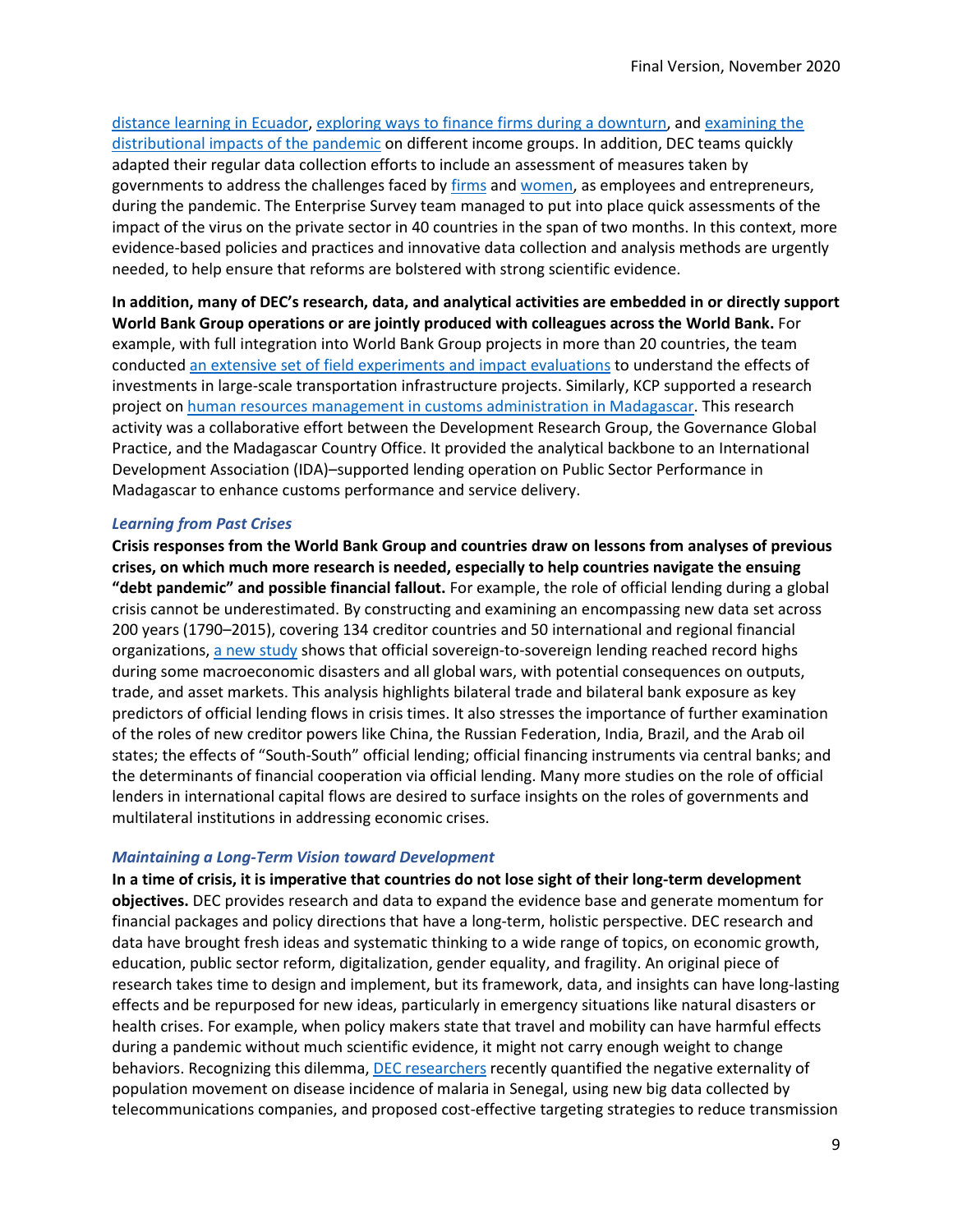generated by population movement. Although the paper focuses on malaria, the analytical model can be logically replicated for other infectious diseases such as Ebola, Zika, or coronavirus in the future.

#### <span id="page-9-0"></span>**Development Objective and Main Goals**

The development objective of the program is to promote evidence-based policy development in support of poverty reduction and shared prosperity in developing countries.

To achieve the development objective, KCP provides crucial support for the World Bank's mission to produce rigorous research addressing urgent knowledge gaps in developing countries, helps catalyze evidence-based policy changes in support of inclusive growth and poverty reduction, and facilitates global knowledge exchange, partnerships, and capacity building in research and data activities. The following are the main goals of the program:

- 1. Produce rigorous and relevant fundamental research in support of evidence-based policy making in international development, anticipating future needs and knowledge gaps as well as responding to current policy challenges.
- 2. Support World Bank Group country operations in the design, implementation, evaluation, and modification of development interventions in an effective and efficient manner.
- 3. Open access to knowledge through sharing, partnerships, and capacity building.

#### <span id="page-9-1"></span>*Goal 1: Original Research*

**Goal 1. Produce rigorous and relevant fundamental research in support of evidence-based policy making in international development, anticipating future needs and knowledge gaps as well as responding to current policy challenges.**

**Goal 1 is "original," emphasizing the innovation-oriented and forward-looking perspective of KCP and its focus on creating new and relevant knowledge for development.** KCP is housed in the Development Economics Vice Presidency of the World Bank, led by the World Bank Group Chief Economist, who provides intellectual leadership and shapes the research and knowledge agenda of the World Bank Group. With high-quality research, data, and analytics, KCP-supported activities will continue to inject fresh thinking, challenge conventional wisdoms, and chart new courses in the policy and practice of international development. In the previous phases of KCP, thought leadership was exemplified by a focus on systemic challenges and complex situations. Some research pieces that KCP supported may not have been directly tied to specific World Bank Group operations at the time, but they addressed systemic development challenges in a holistic manner and shed light on new areas of focus for operations later. For example, KCP has supported research that constructed indicators to [measure and](http://documents1.worldbank.org/curated/en/909001515649925520/pdf/122571-JRN-PUBLIC-Enrollment-without-Learning.pdf)  assess student learning [and teacher quality](http://documents1.worldbank.org/curated/en/909001515649925520/pdf/122571-JRN-PUBLIC-Enrollment-without-Learning.pdf) in Sub-Saharan Africa.

As countries contemplate ways to deal with the repercussions of the pandemic-induced global recession, original research and data will become even more valuable to support evidence-based policy and practice. When policy options appear limited, there can be a strong tendency to move ahead with expedient measures that deal mainly with short-term vulnerabilities and challenges. A balanced approach is needed to deal with near-term crises such as the COVID-19 pandemic while also strengthening the fundamental drivers of inclusive economic growth, poverty reduction, and sustainable development over the longer term. KCP support will enable research and data to expand the evidence base and increase momentum for investment plans and policy designs that embody a longer-term perspective.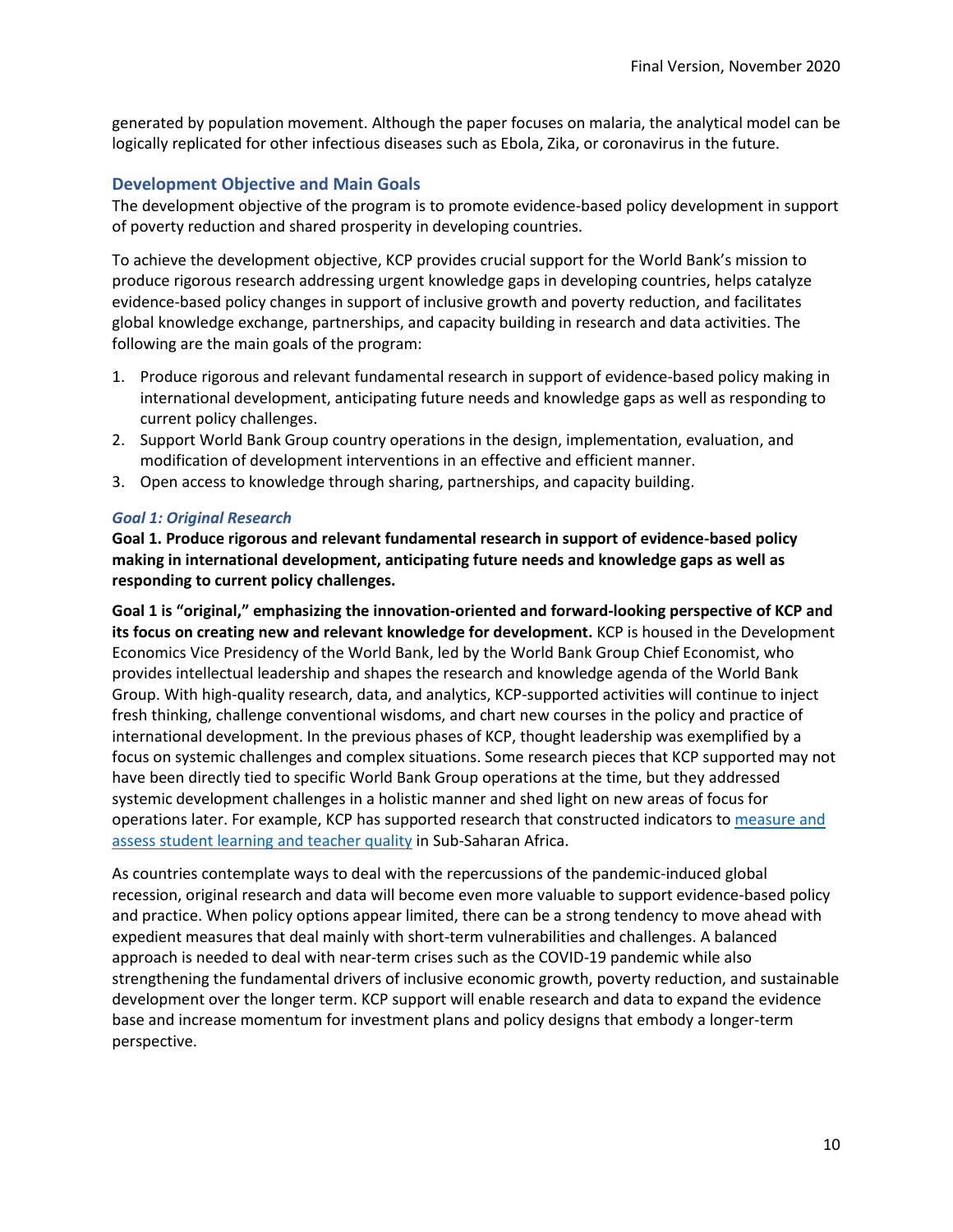#### <span id="page-10-0"></span>*Goal 2: Operational Relevance*

**Goal 2. Support World Bank Group country operations in the design, implementation, evaluation, and modification of development interventions in an effective and efficient manner.**

**Goal 2 is "operational," speaking to the link between KCP-financed activities and the World Bank Group's operations.** KCP will also finance knowledge-generating activities that directly or indirectly support World Bank Group operations, be they financing packages, technical assistance, or analytical services. DEC's researchers, statisticians, and data scientists use rigorous analytical approaches to generate robust evidence, with the goal to establish a connection between the program outputs and policy making. Such a policy-oriented approach indicates the resolve to leverage limited donor resources for high-impact projects. For example, in collaboration with three World Bank Group policy lending operations and in support of the International Monetary Fund's program[, research projects in Ukraine](https://ukraine-landpolicy.com/) helped calculate the potential efficiency and equity gains from establishing a land market, which contributed to the de-politicization of the issue and prompted legislative forms.

Moreover, the analytical results produced by KCP projects are often used by operational colleagues as inputs or entry points for their engagements with World Bank Group client countries. For example, colleagues in the Regions and Global Practices reported using the cross-country firm data set built from administrative tax return data and the imputation-based estimates for welfare outcomes with household surveys. Furthermore, research results from KCP projects have been found critical to serve as the basis for requests from country governments for lending or technical assistance. In Punjab, India, for instance, the government requested to use the new classroom observation tool developed as part of a KCP-financed project to enhance supervision; the Bank of Malaysia sent a request to the World Bank for technical assistance on establishing criteria and methods for regulations on state-owned banks; and in Kenya, donors invested part of a US\$100 million project to scale up a program on inspections of health facilities.

In addition, more and more KCP projects are jointly conceived and implemented between DEC and the rest of the World Bank. For example, the project team on migration and the law collaborated closely with staff from the Global Knowledge Partnership on Migration and Development unit in the Jobs Group, benefitting from their rich experience in the field. The research team also worked closely with colleagues from other units of the World Bank Group, including the Global Entrepreneurship Monitor team, to discuss the migration component of their data and ways to integrate the Global Entrepreneurship Monitor's data and research into the report, as well as the Social Protection Global Practice to solicit their involvement in the development of the benchmarking methodology. Working side by side with colleagues in the East Asia and Pacific Region, the project team on automation, trade, and labor markets specifically tailored simulations of the likely impact of automation on countries in the East Asia and Pacific region. The analysis also served as an input to the East Asia and Pacific Region's biannual economic update. For analysis on the dynamics of electricity demand in Vietnam, the project has been implemented in close consultation with the Energy Global Practice for Vietnam; and the output of the research, especially the estimates of the price elasticity of household demand for electricity and how it varies by income group, will feed directly into the country team's demand forecasting activities.

There are many more examples of the operational linkages and collaboration that KCP promotes. Projects like these help demonstrate the integration between DEC's research activities and the World Bank's core operations. In Phase IV, collaboration between DEC and colleagues in the Global Practices and Regions will continue to be strongly encouraged, to reinforce the link between DEC's analytical outputs and the World Bank Group's services in client countries, and to capture the knowledge demand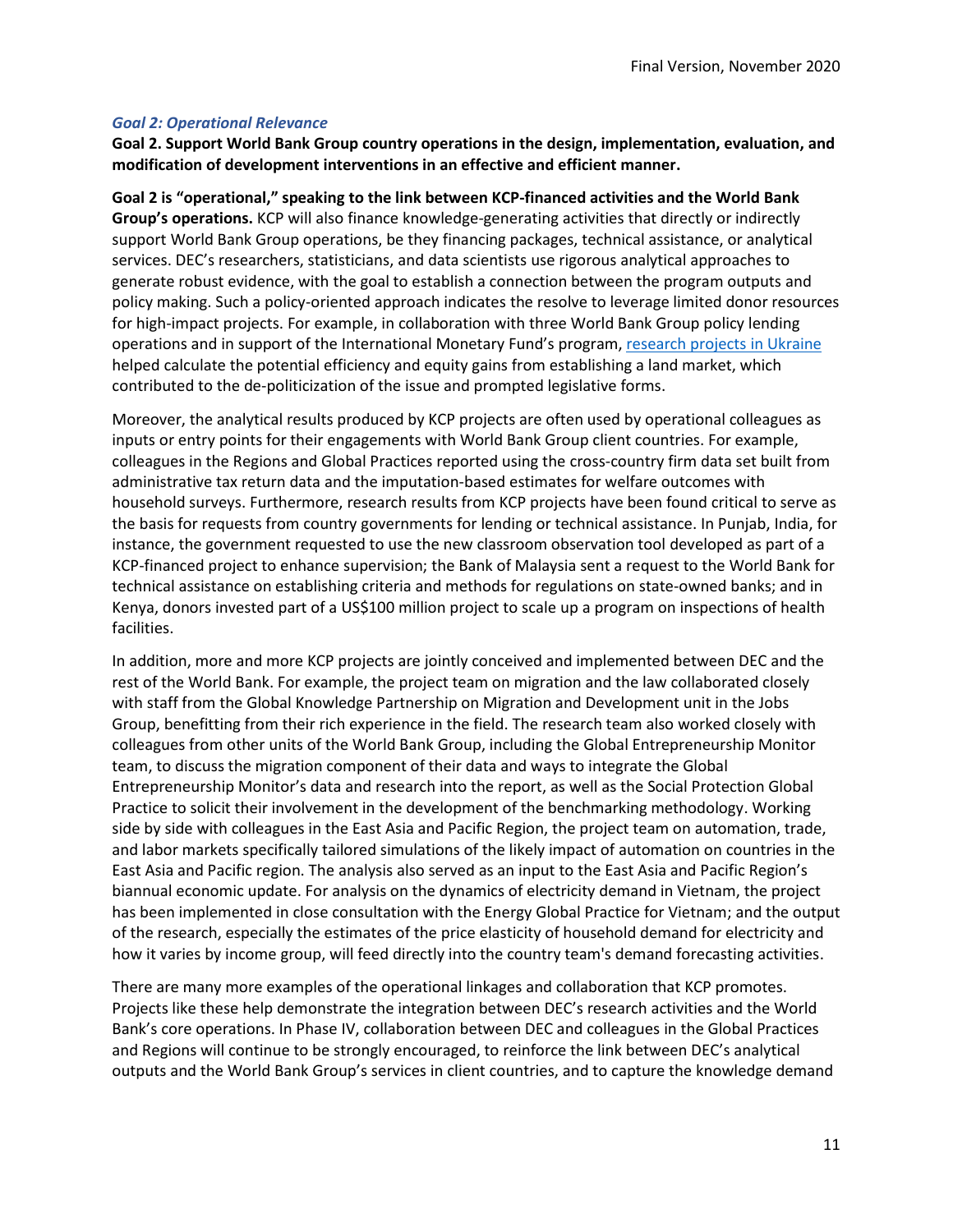and research gaps that surface from operational activities, while preserving space for original research on development issues.

#### <span id="page-11-0"></span>*Goal 3: Open Knowledge*

**Goal 3. Open access to knowledge through sharing, partnerships, and capacity building.**

**The third goal is "open," which expresses the intent to multiply the impact of research and data generated from KCP by making knowledge accessible and actionable, particularly through partnerships and capacity-building activities.** It is foreseen that demand for capacity-building and knowledge-sharing activities in a variety of domains will increase significantly, especially for those that use innovative knowledge-sharing and learning techniques that lower the barrier for knowledge access in diverse formats. With KCP Phase IV, the teams will seek innovative ways to "reach the last mile" in getting the evidence to a variety of actors in developing countries involved in development policy and practice. KCP's unique position within the World Bank Group—being housed in the Office of the Chief Economist—will also be leveraged to help forge stronger partnerships for research and knowledge with other multilateral institutions, bilateral agencies, think tanks, universities, and civil society.

#### <span id="page-11-1"></span>**Program Structure and Main Activities**

This section presents a proposal on KCP Phase IV's target activities and outputs. The proposed approach is consistent with the goals of the program for relevant, rigorous, and high-profile research and data activities that serve the development community.

#### <span id="page-11-2"></span>*Pillar I: Research and Data Activities*

Pillar I will carry out activities related to research, data collection, and analysis on specific themes, which may include, but are not limited to, the following:

- Jobs and Economic Transformation
- Fragility, Conflict, and Violence
- Climate Change
- Gender and Development
- Governance and Institutions
- Cross-Cutting Issues: Debt and Financial Fragility, Human Capital, and Technology.

Pillar I consists of the main activities of KCP, which are centered around IDA19's special themes and several cross-cutting issues. The thematic topics discussed below are indicative, and this Concept Note aims to describe the broad scope of KCP's coverage by highlighting selected research ideas as illustrative examples. Since Pillar I follows a competition-based funding allocation strategy, specific and detailed research questions will be articulated in the actual proposals that will be submitted and judged on their relevance and rigor. During the course of KCP IV's implementation, the Internal Management Committee (IMC), chaired by the Chief Economist of the World Bank Group, may periodically review the relevance of these topics and adjust or propose new ones, in consultation with the Partnership Council. Particularly in 2023, when IDA19 comes to an end, KCP may organize a more extensive discussion on the thematic priorities going forward.

#### <span id="page-11-3"></span>*Jobs and Economic Transformation*

The need for more and better jobs remains a top development priority—as a source of income, a means of raising productivity, and for meeting the aspirations of hundreds of millions of people. Economic transformation and inclusive, sustainable growth, achieved through deeper structural changes and market integration as well as effective measures to correct market failures, hold the key to delivering higher-earning jobs in developing countries. In the post-pandemic world, getting people back to their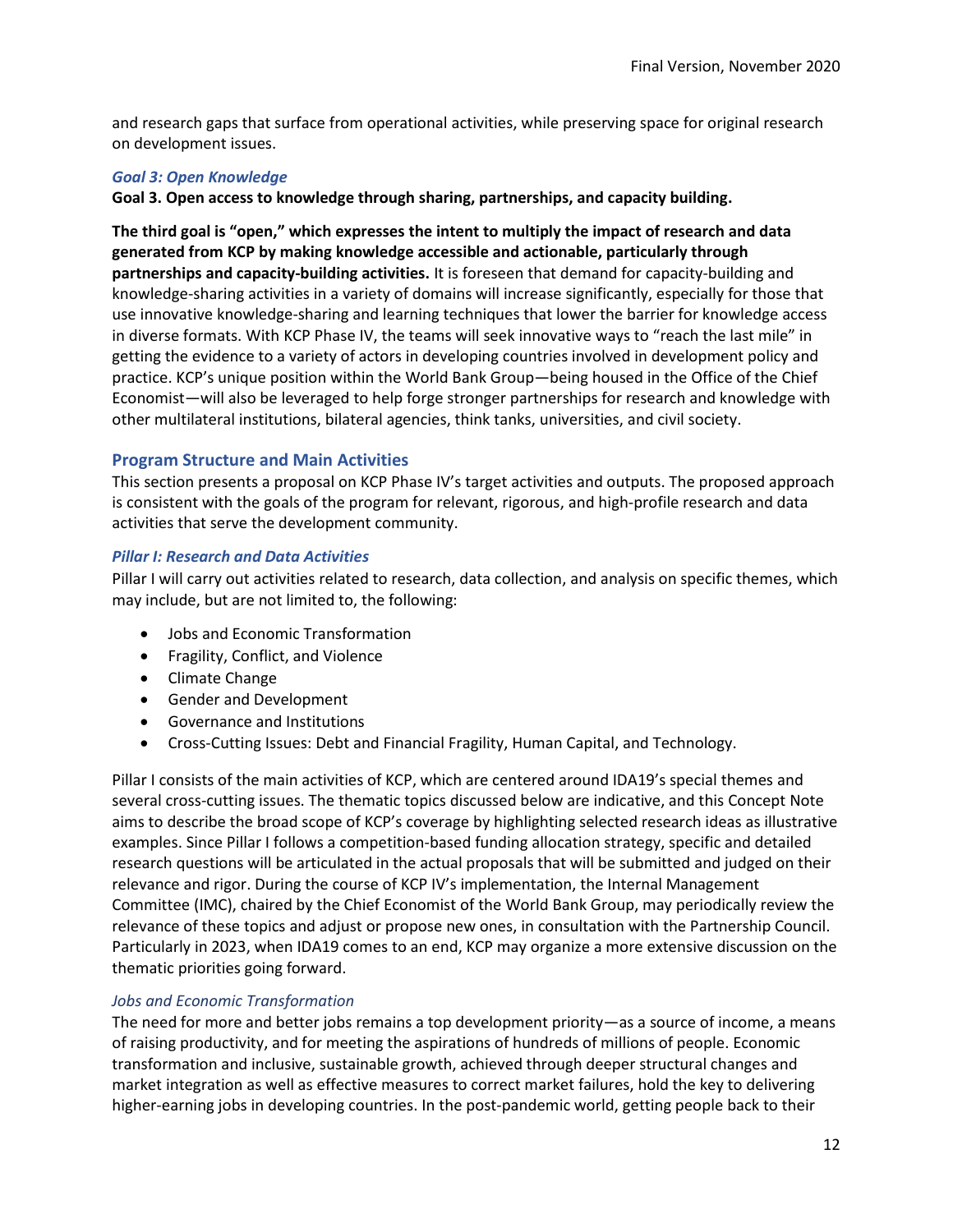jobs or finding new jobs will be a crucial task for many governments. How to achieve economic transformation that balances competing economic, health, environmental, and social demands will be a critical policy choice for governments around the world.

Research and data collection and analysis under this theme would focus on understanding the dynamics of economic growth and job creation, through various interrelated approaches: (i) diagnosis and analysis devoted to better understanding and measuring the determinants of productivity and employment dynamics, their correlations with different internal and external factors within and across countries, and potential areas where policy efforts could be used; (ii) enabling conditions such as the regulatory environment and infrastructure conditions; (iii) urbanization, regional growth, and connectivity in the economy as key economywide growth drivers; (iv) catalytic research examining avenues through which government policy actions (for instance, in the area of business regulation) influence private sector development and the productivity and growth prospects of a country; and (v) investigation into the political economy of productivity policy, seeking to understand the conditions under which successful reform policies are undertaken.

The World Bank is one of the world's leading sources of research and evidence on global poverty and the extent to which societies share in aggregate economic growth. This is to a large extent due to its hard-earned reputation for producing authoritative analysis of household survey data on well-being, at the country and global levels. In this context, it is important to recognize that data availability, analytical tools, and the very conception of poverty and prosperity have seen significant evolution in recent decades. Recent work on the [measurement of multidimensional poverty,](https://www.worldbank.org/en/publication/poverty-and-shared-prosperity#:~:text=Multidimensional%20Poverty%20Measure&text=At%20the%20global%20level%2C%20the,relying%20solely%20on%20monetary%20poverty.) or on the [combination of](http://datatopics.worldbank.org/world-development-indicators/stories/societal-poverty-a-global-measure-of-relative-poverty.html)  [absolute and relative approaches to identifying the poor,](http://datatopics.worldbank.org/world-development-indicators/stories/societal-poverty-a-global-measure-of-relative-poverty.html) suggests additional ways in which poverty can be measured and its evolution over time monitored. Some of the key new research questions in this area might include (i) How do differences in the cost of living within countries affect the estimates of global poverty and inequality? (ii) What are the drivers of upward socioeconomic mobility in poor countries? (iii) How do inequalities in income and opportunity vary across countries? (iv) How does informality play a role in poverty, and what are the policy options for effectively managing the informal economic sector?

#### <span id="page-12-0"></span>*Fragility, Conflict, and Violence*

Poverty and fragility are increasingly interlinked: by 2030, more than half of the world's extreme poor will live in countries characterized by FCV. The global fragility landscape has worsened significantly in recent years, impacting low- and middle-income countries.

Research, data collection, and analysis under this theme will study the particular challenges of fragile and conflict-affected situations, which are home to a large share of the world's extremely poor people and remain a special concern to the World Bank Group. This area includes, for example, issues such as factors contributing to conflict and violence, the cost of conflict in terms of growth and development outcomes, international policy and support to help break the cycle of conflict, challenges and transition issues of post-conflict economies, and, more broadly, the factors, policies, and institutions that contribute to enhancing competitiveness and sustainable progress in fragile states.

In light of challenges imposed by the COVID-19 pandemic, more innovative tools and analyses are demanded to estimate program impacts on poverty outcomes quicker and more cost-effectively, particularly in low-capacity FCV settings, and further examine the social and psychological effects of conflicts and forced displacement. For example, DEC teams are currently testing the feasibility and accuracy of using call detail records to estimate changes in poverty in Afghanistan, where high-quality household data are limited, expensive, and difficult to generate. In addition, the teams are looking into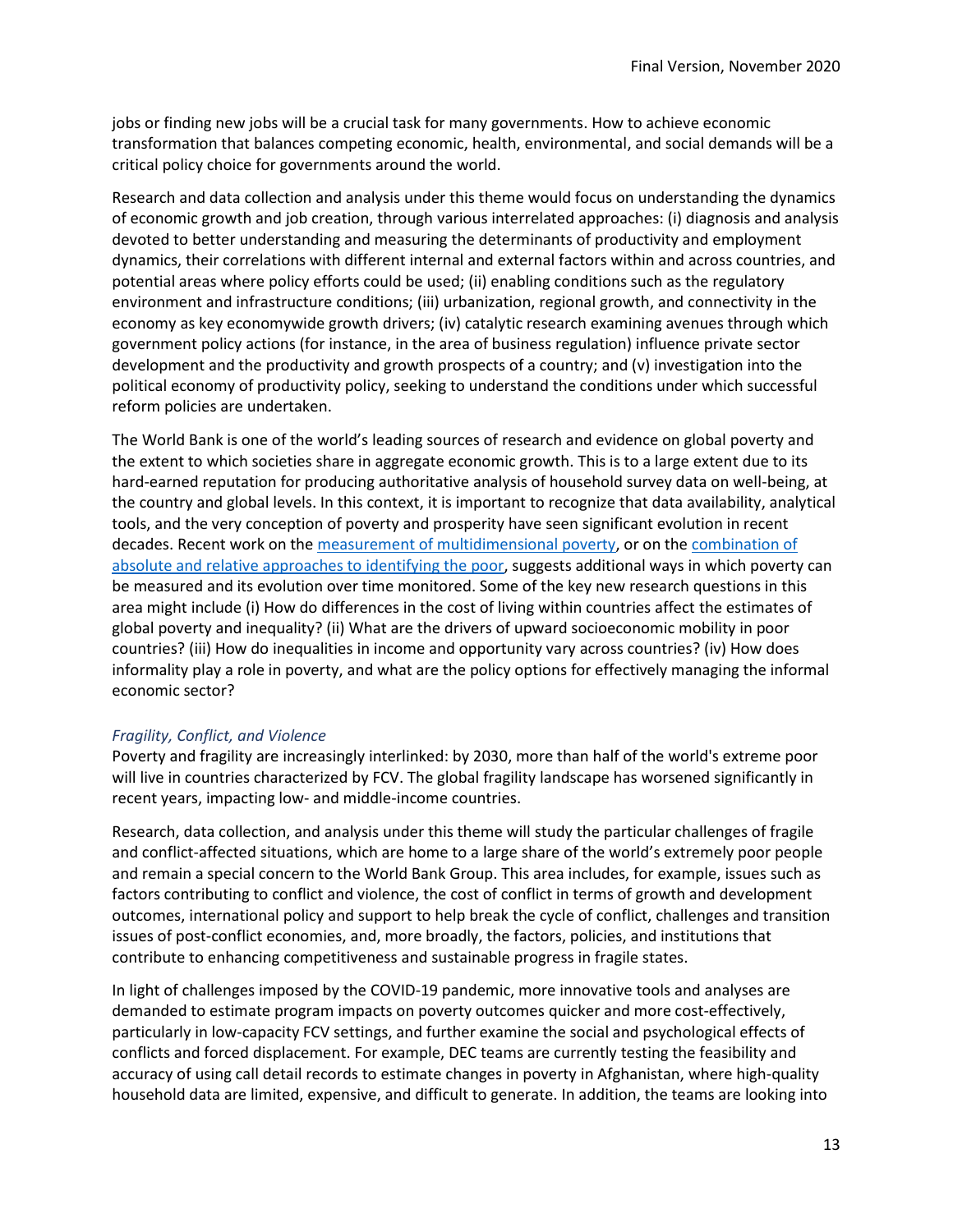effective strategies for social and economic integration of refugees in host communities in Jordan, using a randomized controlled trial, and in Bangladesh, estimating the psychological costs of the loss of home among adolescent refugees and the benefits of creating a "home" relative to the benefits of pure economic interventions.

In the FCV context, the topic of migration is of great importance. Many empirical studies have found that increased labor mobility leads to large gains for the immigrants and positive overall gains for the destination countries. The compelling economic evidence on the economic gains and social benefits of migration sits awkwardly with stark political opposition to immigration, particularly for immigrants who come from FCV countries. Although research has begun to explore the economic and political sources of this tension, large knowledge gaps persist. (i) Data: the World Bank's leadership in this area was initiated by KCP funding more than a decade ago. Yet, data constraints, especially in lower income countries, are severe. (ii) Impact: analysis of the impact of migration in origin and destination countries requires innovative approaches. This is especially the case for exploring the relationship between migration and climate change, gender discrimination, demographic change, and civil conflict. (iii) Policy: the existing evidence on many policies indicates that they cannot be evaluated with the current data or are simply ineffective. Innovative policy tools need to be designed and evaluated, using proper administrative data.

#### <span id="page-13-0"></span>*Climate Change*

Climate change is a fundamental threat to sustainable economic development and the fight against poverty. Without rapid progress in strengthening the resilience of developing countries to the adverse impacts of climate change, as well as reducing global emissions of greenhouse gases, decades of development may be imperiled, and prosperity may be out of reach for millions of people. Accordingly, research and data work at the World Bank Group need to pay much greater attention to economywide adaptation to climate change; improved disaster risk management, including risk reduction as well as recovery efforts; and identification of the potential benefits of "lower-carbon" development measures.

KCP-supported projects will examine innovative ways to strengthen climate change adaptation and disaster risk management in developing countries, scaling up these efforts to be more cross sectoral and better linked with development measures. KCP-supported projects will also focus on economically sound approaches to greenhouse gas mitigation, such as carbon pricing, reducing barriers to increased investment in renewable energy, and forest protection. Examples of the many priorities for research and data efforts to strengthen resilience to climate change and natural disasters include (i) a more holistic approach to assessing long-lived macro-scale effects of climate change across the economy and options to improve resilience, (ii) feedback effects of climate change on human capital, (iii) barriers to financing long-lived beneficial investments (especially infrastructure) to reduce vulnerability, and (iv) political economy barriers to many seemingly win-win measures that would provide immediate development benefits and improved resilience.

KCP-supported projects on climate change have addressed and will continue to address many other themes: the impacts of climate change shocks and greenhouse gas emissions policies on economic transformation; the potential for climate change shocks to amplify FCV challenges, and vice versa; the disproportionate impacts of climate change risks on women; and the need to improve governance at all levels to meet climate change challenges more effectively. In addition, climate change challenges are interwoven with other key environmental issues, including the devastating health impacts of air pollution, the negative development impacts of land and forest degradation, and growing water scarcity.

Activities that estimate and test program impacts of climate change–related interventions could also be supported. For example, DEC teams have investigated the impact of an intervention that provides nonmonetary incentives to local community-based organizations to improve urban drainage in Senegal.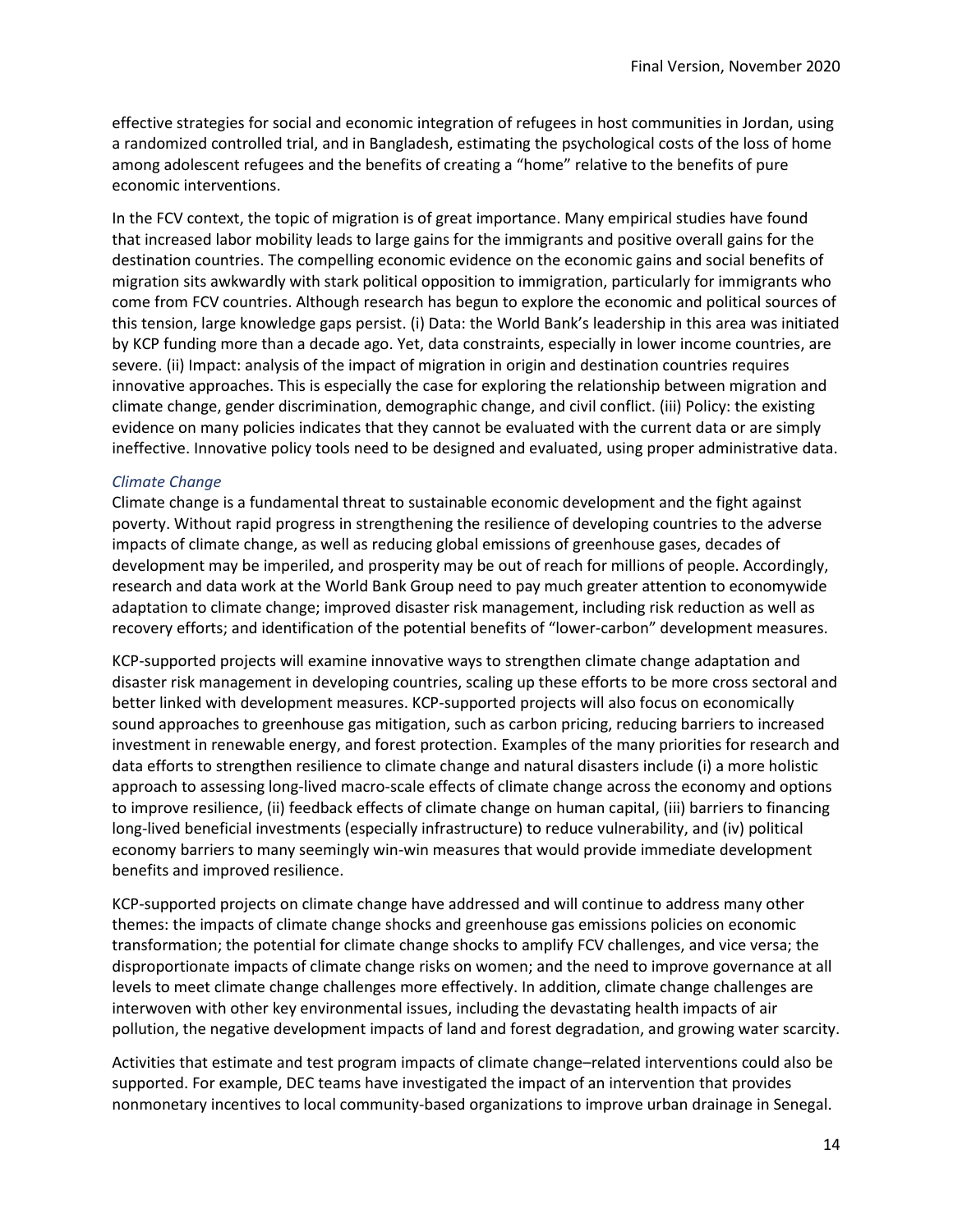And in Mozambique, the team is using high-frequency, crowd-sourced irrigation water use data in combination with quarterly agricultural production surveys to develop personalized feedback on water usage, timing of planting, and coordination within schemes to increase water efficiency. More programs like these will surface insightful findings on the relationship between climate change–related interventions and other environmental and social outcomes.

#### <span id="page-14-0"></span>*Gender and Development*

Gender equality is central to the World Bank Group's goals of ending extreme poverty and boosting shared prosperity in a sustainable manner. No society can develop sustainably without transforming the distribution of opportunities, resources, and choices for men and women so that they have equal power to shape their own lives and contribute to their families, communities, and countries. The development community has accelerated progress in addressing gaps between males and females in its operational and analytic work, yet women lag men in most measures of economic opportunity. By prioritizing research and data efforts in gender-related issues, KCP will help the development community build a better understanding of what works for gender equality and significantly enrich and expand the evidence base.

For example, recent research and data endeavors are focused on innovations to promote productivity and entrepreneurship among women and remove barriers to women's empowerment in business activities. One study involved offering a group of (randomly selected) female tea pluckers in Sri Lanka detailed information about their pay, deductions, and overtime performance, along with summary statistics comparing these figures to the estate average or a benchmarking group of comparable workers. The research then tracks the impact of this information on work attendance, financial decision making, productivity, and work satisfaction. [Another line of research](https://documents.worldbank.org/en/publication/documents-reports/documentdetail/404861576511949229/foreign-direct-investment-and-female-entrepreneurship) in this area uses multi-country analysis to study the role of foreign direct investment in breaking down barriers for female leadership in businesses and promoting other forms of female empowerment within firms.

In addition, the importance of financial capabilities for promoting deeper financial inclusion of women cannot be underestimated. Taking advantage of rich data sets from the [Global Findex database](https://globalfindex.worldbank.org/#data_sec_focus) that DEC curates, which measures how people save, borrow, make payments, and manage risks, researchers have begun to gain a better understanding of women's financial participation. There exist large gender gaps in access to and use of financial services around the world. While much of the research in this area has focused on how best to teach financial capabilities, more research is needed to examine how using digital financial technologies can foster financial capabilities. [One recent study](https://www.theigc.org/project/the-real-effects-of-electronic-wage-payments-an-experiment-with-salaried-factory-workers-in-bangladesh/) introduced payroll accounts in a population of previously unbanked factory workers in Bangladesh. In the experiment, workers in a treatment group received their monthly wages in a bank or mobile account, while a control group continued to receive wages in cash. A key finding was that digital wage payments increased savings and the ability to cope with unanticipated economic shocks, especially among those with low initial financial capabilities (many of whom were women). Moreover, questions on how to remove barriers to women's ownership and control of assets remain an underexplored area. The researchers have started looking into the use of financial services among women and the effects of those services (particularly credit) on women and their families, and continued support in this area is desired.

More examination into how to overcome the legal and regulatory barriers to women's economic participation is needed. DEC has developed a comprehensive data set o[f Women, Business and the Law,](https://wbl.worldbank.org/) and the recent addition of 50 years of data for 190 countries across 35 legal areas further boosted the coverage and depth of the data set. More and more researchers are taking advantage of the rich data to generate evidence-based research to show the impact of gender equality laws on women's empowerment and other development outcomes. In addition, the Women, Business and the Law data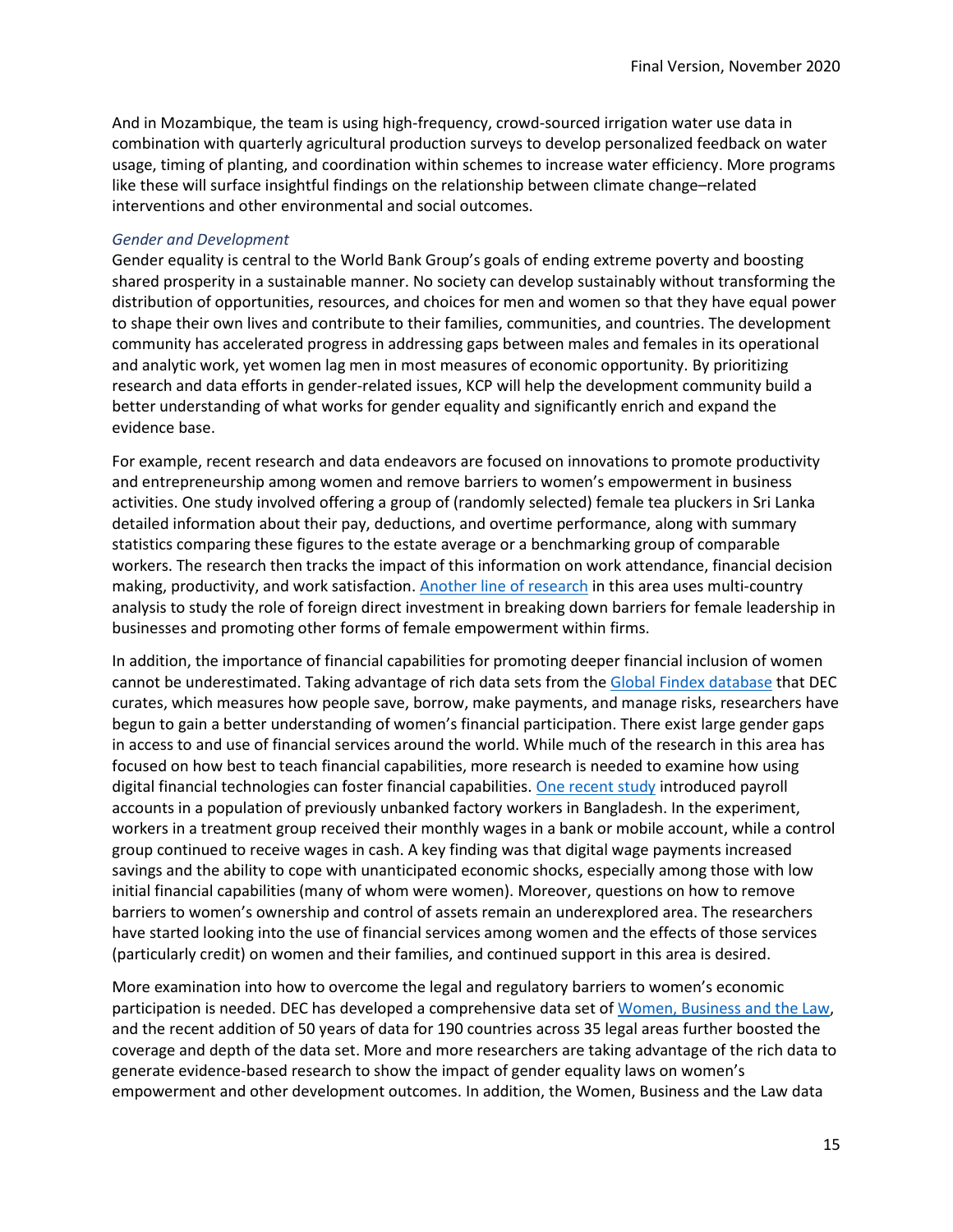set is being used to track the progress that IDA-eligible countries are making on certain development indicators, including those that are related to legal changes that support gender equality. More resources are desired to develop the data set further and support original research endeavors utilizing these measures.

#### <span id="page-15-0"></span>*Governance and Institutions*

The World Bank's support for building open, effective, and accountable institutions for inclusive development is critical, especially when countries are fighting economic recessions. This involves a focus on: (i) strengthening core government functions in developing countries, and (ii) developing a public sector grounded in transparency, which combines fiscal transparency, technological innovation, social accountability, anti-corruption efforts, and citizen participation to strengthen the social contract between governments and citizens. Evidence and research are much needed on how to bolster fiscal risk assessments and how to achieve enhanced infrastructure governance, strengthen human capital financing, adopt universally accessible GovTech solutions, and strengthen implementation of pandemic preparedness plans.

An ongoing impact evaluation project on a participatory development program to foster women's participation in Pakistan serves as a good example for the type of research and data project that KCP can support in the new phase. The project sheds light on how participatory programs can increase the ability of citizens/communities to monitor and hold local governments accountable for the provision of public goods and services. It assessed two potential mechanisms for inclusive development: (i) quotas for participation among women and the poor in local decision making, and (ii) communitywide referenda to decide resource allocation. The idea is to test which mechanism better promotes community capacity to undertake self-initiated development activities, including long-term maintenance of local infrastructure, and identify impacts on broader forms of women's empowerment, such as women's mobility, labor force participation, political participation, household bargaining power, and aspirations for their children.

#### <span id="page-15-1"></span>*Cross-Cutting Issues: Debt and Financial Fragility, Human Capital, and Technology*

Three cross-cutting issues identified in the context of IDA19—debt and financial fragility, human capital, and technology—warrant dedicated attention.

#### Debt and Financial Fragility

Debt issues are much more pronounced during the COVID-19 pandemic and the subsequent economic downturn, but it remains an understudied area. While debt financing is an essential tool for development, rising debt levels and increased debt service in many IDA countries could impact priority social spending and/or public investments that promote growth. The pandemic and the near-global lockdowns that came with it have created the most precarious environment for emerging economies since the 1980s. Once again, general debt management, debt transparency, sovereign defaults, debt restructuring, and debt relief have resurfaced as a major policy focus and demand more research and data efforts. In this context, the research topics KCP would support include but are not limited to: the role of official creditors throughout history, analyses of international capital flows, debt crises and their resolution, legal and regulatory aspects of sovereign debt restructuring, debt transparency, financial sector distress, crises and credit crunches, as well as the social and economic effects of the Great Lockdown during the COVID-19 pandemic.

For example, contrary to the vast amount of literature on private cross-border capital flows, the field of official (bilateral and multilateral) lending remains largely underexplored. Most existing studies zero in on a single institution, and existing data sets are often narrowly focused or span a short time horizon. How can the World Bank and other official multilateral and bilateral lenders better provide debt relief?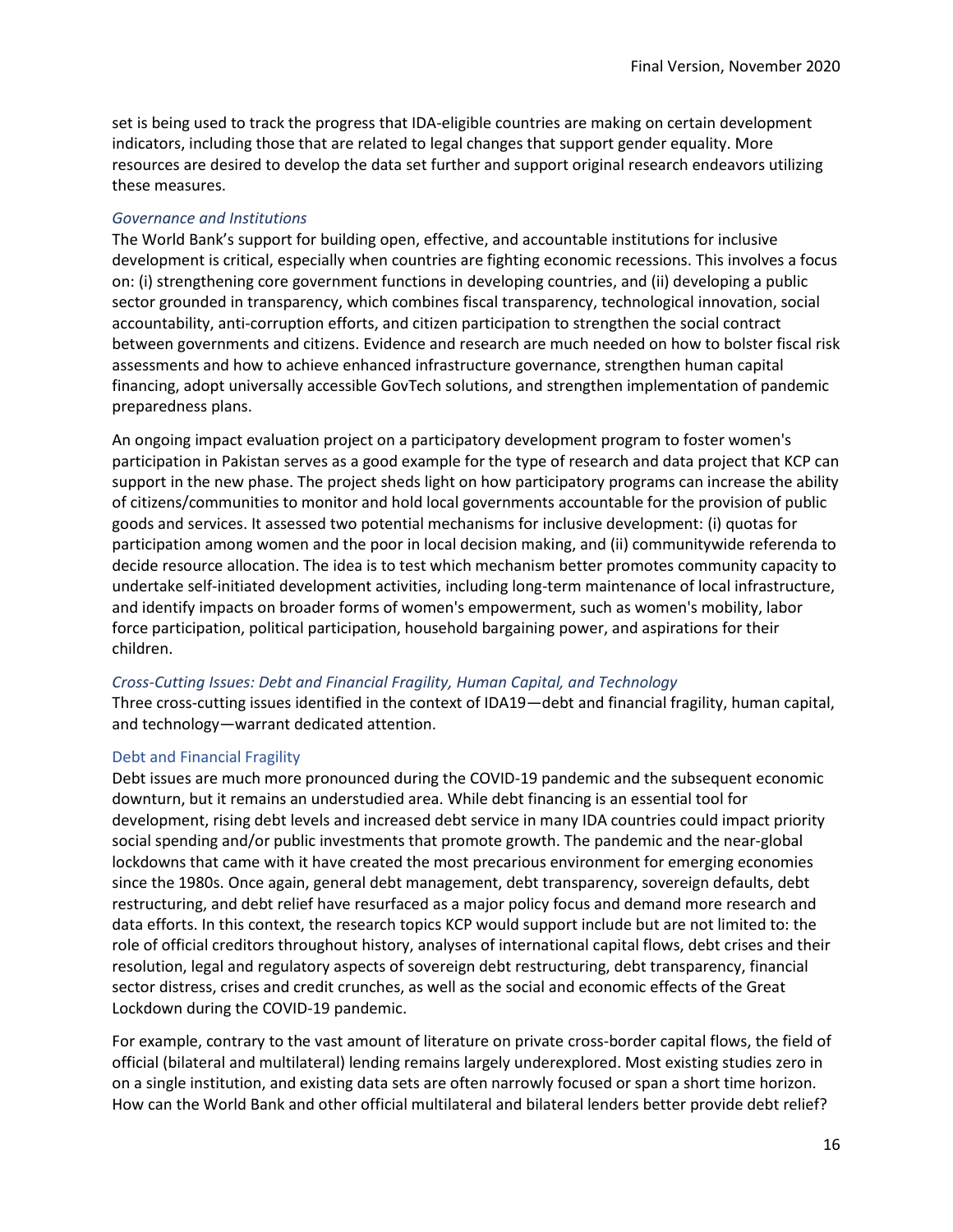How can the private sector be catalyzed to join in debt relief efforts? KCP would support more studies on how official lending is shaping the dynamics of international capital flows, and help surface new knowledge related to the features, determinants, and consequences of official lending around the world and the implications of the future of the international financial architecture. In addition, [analyses](https://academic.oup.com/jeea/article/14/1/215/2319815) have shown that lengthy and messy debt defaults have historically ended with great losses to creditors. More research is needed to develop an analytical framework and supporting data to assess the current landscape of debt crises and their resolutions, better understand the determinants and consequences of past and current debt crises, and further discover patterns of debt restructuring.

Emerging and developing economies are facing increasing financial fragility in the context of the pandemic. Scholars and policy makers are calling for more analyses of international capital flow partners and more realistic growth forecast to detect if the liquidity challenges may turn into insolvency problems.<sup>11</sup> [In-depth analyses of a global capital flow database spanning](https://www.aeaweb.org/articles?id=10.1257/aer.p20161014) more than 200 years (1815– [2018\)](https://www.aeaweb.org/articles?id=10.1257/aer.p20161014) have revealed several important features of international capital flows. For instance, there is a global cycle in capital flows, with co-movements across countries, but there are important differences between the cycles of advanced economies and those of emerging economies; the global cycle in real commodity prices also influences capital flows, but commodity cycles are more frequent, although major cycles are rarer; and the influence of global financial factors is significant, but the relationships are time-varying. When the initial shock of the COVID-19 pandemic hit in March – April 2020, capital flows from emerging and developing economies far outpaced the worst days of the global financial crisis in 2008.<sup>12</sup> Such drastic flight to safety led to a sharp tightening of the financing conditions of these countries and widened the spreads on higher-risk debt. Conditions may be worse for countries that had limited fiscal buffers, rising debt levels, and financial vulnerabilities prior to the start of the crisis. There are stark differences and disturbing similarities between the COVID-19 pandemic and past episodes of global crises. More research in this area, as well as examinations into the relationships between COVID-19, crises, and capital flows in historical perspective, would be beneficial for evidence-based policy making as countries ponder ways to work toward a more resilient recovery.

Considering the novelty of the global economy's current situation, there is also a need to revisit and expand our understanding of the issues presented in these situations—in particular, what are the channels currently generating financial distress and potential channels for contagion? A large literature has explored the causes, dynamics, and mechanisms of financial and currency crises. Contingent liabilities in the form of corporate, banking, and household debt are potentially a significant threat to recovery from the major dislocations associated with the pandemic in many countries with elevated private debt levels. More studies are needed to expand the current understanding of these phenomena and propose how best to support policies aimed at mitigating their usually severe and adverse effects.

More research on the legal and regulatory instruments that support orderly sovereign debt restructuring is also desired. At the international level, for example, legal steps that govern international bonds could promote a level playing field between sovereign debtors and creditors. New research would spell out the implications for the future of the international financial architecture and the design of debt contracts and surface more insights on the roles of the Paris Club, other sovereign bilateral creditors, and multilateral institutions.

<sup>11</sup> J. Bulow, C. Reinhart, K. Rogoff, and C. Trebesch, "The Debt Pandemic," *Finance and Development*, fall 2020, [https://www.imf.org/external/pubs/ft/fandd/2020/09/debt-pandemic-reinhart-rogoff-bulow-trebesch.htm.](https://www.imf.org/external/pubs/ft/fandd/2020/09/debt-pandemic-reinhart-rogoff-bulow-trebesch.htm)

<sup>&</sup>lt;sup>12</sup> "Saving Lives, Scaling-up Impact and Getting Back on Track," COVID-19 Crisis Response Approach Paper, World Bank Group, Washington, DC, June 2020.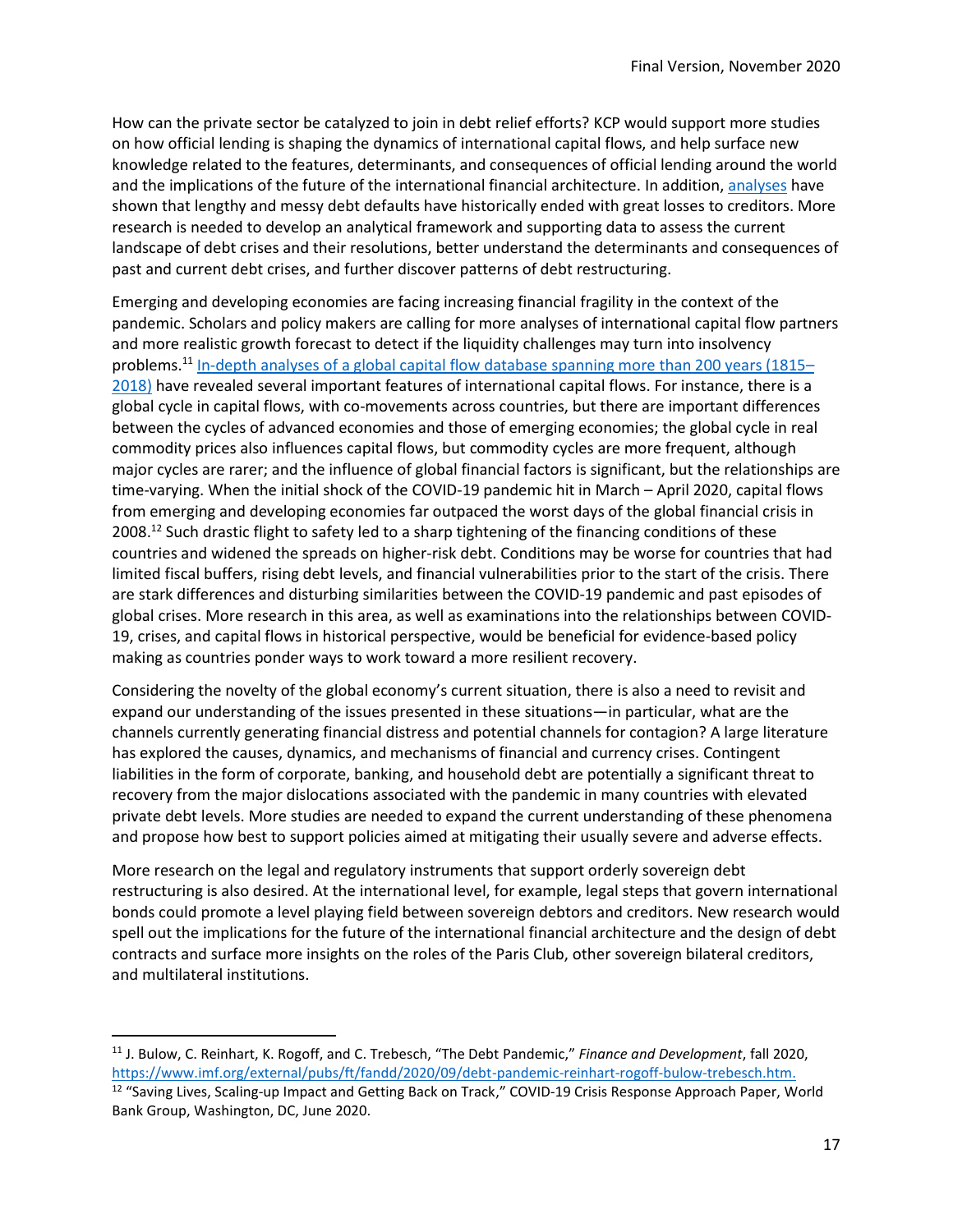In addition, the effectiveness of debt transparency may be an area to be further explored. A new line of research initiated by DEC's research group examines the effects of recently adopted laws in Mexico that regulate and make transparent the public debt acquired by states and municipalities. Using high-quality, loan-level data from administrative sources, a key early finding is that bank lending to states that were highly indebted declined substantially after borrowing limits were imposed on them. The decline was driven largely by a reduction in investment loans to state governments. Consistent with the existence of crowding-out, banks reallocated their lending from local governments to local firms in the private sector, with positive effects on state economic activity.

Lastly, the Great Lockdown during the pandemic has affected the global economy in transformational ways that are not yet understood. The dynamics and structures that sustain global value chains, dense cities, and modern economies in general may change in the years to come. Some of those changes may well influence existing development strategies. KCP will support research that studies the effects of this systemic shock on economies at different levels of development and their policy implications.

#### Human Capital

There remains a research gap in how best to enhance human capital and the capacity of workers to obtain better employment outcomes, grow firms, and contribute to economic development. This includes work on how to ensure that high-quality health and education services are accessible by all regardless of background—and how these combined with government and family investments contribute to better health status and learning outcomes. Moreover, it includes research on how different types of training, and modalities for delivering that training, prepare workers for jobs or can help small-scale entrepreneurs to grow their businesses. The teams have conducted research to evaluate a youth employment training program in the Dominican Republic, which combines technical and socioemotional training with an internship in a local firm. The study included a "job search skills" module to help students find employment after the program ends and an "enhanced CV," adding an assessment of their socioemotional skills and a letter of recommendation from the firm where they did the internship. In Togo, the team worked with operational colleagues and psychologists to develop personal initiative training, which focuses on developing a psychology-based entrepreneurial mindset. [The randomized controlled](http://documents1.worldbank.org/curated/en/635311516194319062/pdf/BRI-GILTogoPeronsonalInitiativeBriefv-PUBLIC.pdf) trial showed that entrepreneurs who took the personal initiative training saw their profits rise by an average of 30 percent relative to the control group, and the training had even greater impact for female entrepreneurs. The encouraging results from trainings in Togo inspired considerable demand for scale-up of similar endeavors in other countries.

#### **Technology**

Technological innovations and digital tools are important levers for economic transformation. For example, a research project with DEC's impact evaluation group tests whether a consulting program with limited personal interaction and follow-up contact via WhatsApp can improve business practices and performance among micro, small, and medium-size enterprises in Brazil. This digital solution would be more easily scalable than in-person consulting programs, which have been shown to improve firm performance and employment growth. Other promising projects in this area include using social media to help women-owned small businesses reach new markets in the Arab Republic of Egypt, using business [service marketplaces to help firms hire the talent](https://www.youtube.com/watch?v=g5wvXiY0_p0) they need to expand into different cities in Nigeria, and [a six-country program in the Western Balkans](http://documents1.worldbank.org/curated/en/453261533567046459/pdf/WPS8541.pdf) that uses online and in-person capacity building to help firms expand to European markets. KCP support would be crucial to support more innovative research and data activities in this area.

Many of the activities to be supported by KCP may cut across multiple thematic areas. For example, a research project on the impact and effectiveness of citizen participation efforts in increasing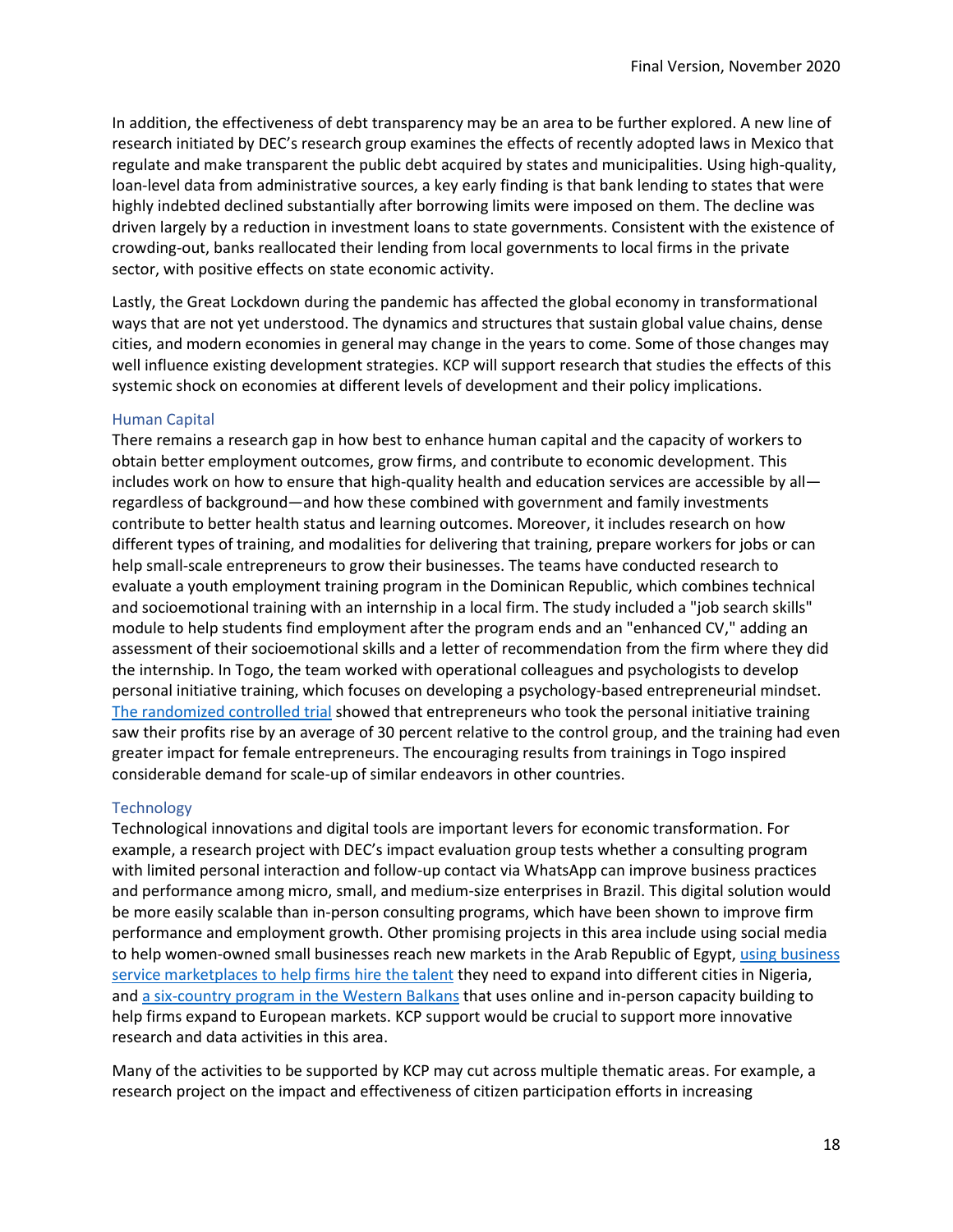government's fiscal transparency would address the thematic goal on jobs and economic transformation (with the economic efficiency gains derived from enhanced transparency), as well as the goal on better governance and institutions (with its citizen-centric design and focus on public sector governance).

#### <span id="page-18-0"></span>*Emphasis on Knowledge Dissemination and Capacity Building*

KCP IV will continue to emphasize the importance of knowledge sharing, dissemination, and capacity building in research and data activities. A central theme of the knowledge work is that the research and data activities can inform policy makers and practitioners on the costs, benefits, timing, and sequencing of reforms. When policy makers themselves are resistant to reform—due to political considerations then knowledge can empower the public, voters, and policy entrepreneurs to demand reforms. At the same time, the role of leveraging knowledge to overcome political constraints to reforms must be carefully applied. As an external agent with a nonpartisan mandate and extensive technical capacity, the World Bank has a comparative advantage in exercising such care.

To enhance the impact of the work, intentional efforts will be made to encourage internal and external knowledge dissemination efforts. KCP would support activities in knowledge dissemination, exchange, and sharing that are part of a research or data project under Pillar I, as well as stand-alone partnership events or conferences (under Pillar III in the next section), to spread knowledge outputs and directly engage peers and colleagues in governments, academia, businesses, think tanks, or civil society organizations.

In addition, capacity building will continue to be an important element in KCP IV. In KCP III, the program dedicated up to 15 percent of every Call for Proposals to projects that demonstrate strong capacitybuilding potential. Past experience has shown that the most effective and durable capacity building in research is done through embedding close collaboration with local researchers and institutions in the research project. Following the tradition of the last phase, KCP IV will continue supporting capacitybuilding efforts to improve human and institutional capacity in primary and secondary research, data collection and analysis methods, and analytical work in client countries. KCP will allow budget lines dedicated explicitly to capacity building and local partnerships as part of the overall research endeavor, including those that support the time of researchers, data scientists, and others from developing countries.

#### <span id="page-18-1"></span>*Pillar II: Flagship Reports, Synthesis Reports, and Other Knowledge Products*

**A limited percentage of the annual budget would support the preparation, production, and dissemination of flagship reports and other synthetic knowledge products under Pillar II.** This typically would not exceed 20 percent of the total available funds each year. In keeping with KCP's emphasis on generating original, policy-relevant research, activities will emphasize the preparation of background research and data sets. They will also support the dissemination of research results and knowledge in an accessible way to reach other researchers, policy makers, and the broader development community.

Among DEC's signature flagship reports, the World Development Report, published annually since 1978, is a highly regarded knowledge product and has had profound impact in enhancing the understanding of development policy and practice. Each year, the report focuses its analysis and policy recommendations on a specific aspect of development, be it the role of the state, transition economies, labor, infrastructure, health, environment, or poverty. World Development Report analyses and recommendations have shaped development policy and operations across many stakeholder groups around the world.

For example, **WDR2014 [on Managing Risk for Development](https://openknowledge.worldbank.org/handle/10986/16092)** has strongly influenced how the World Bank and the larger development community view risk. The report demonstrates that well-managed risk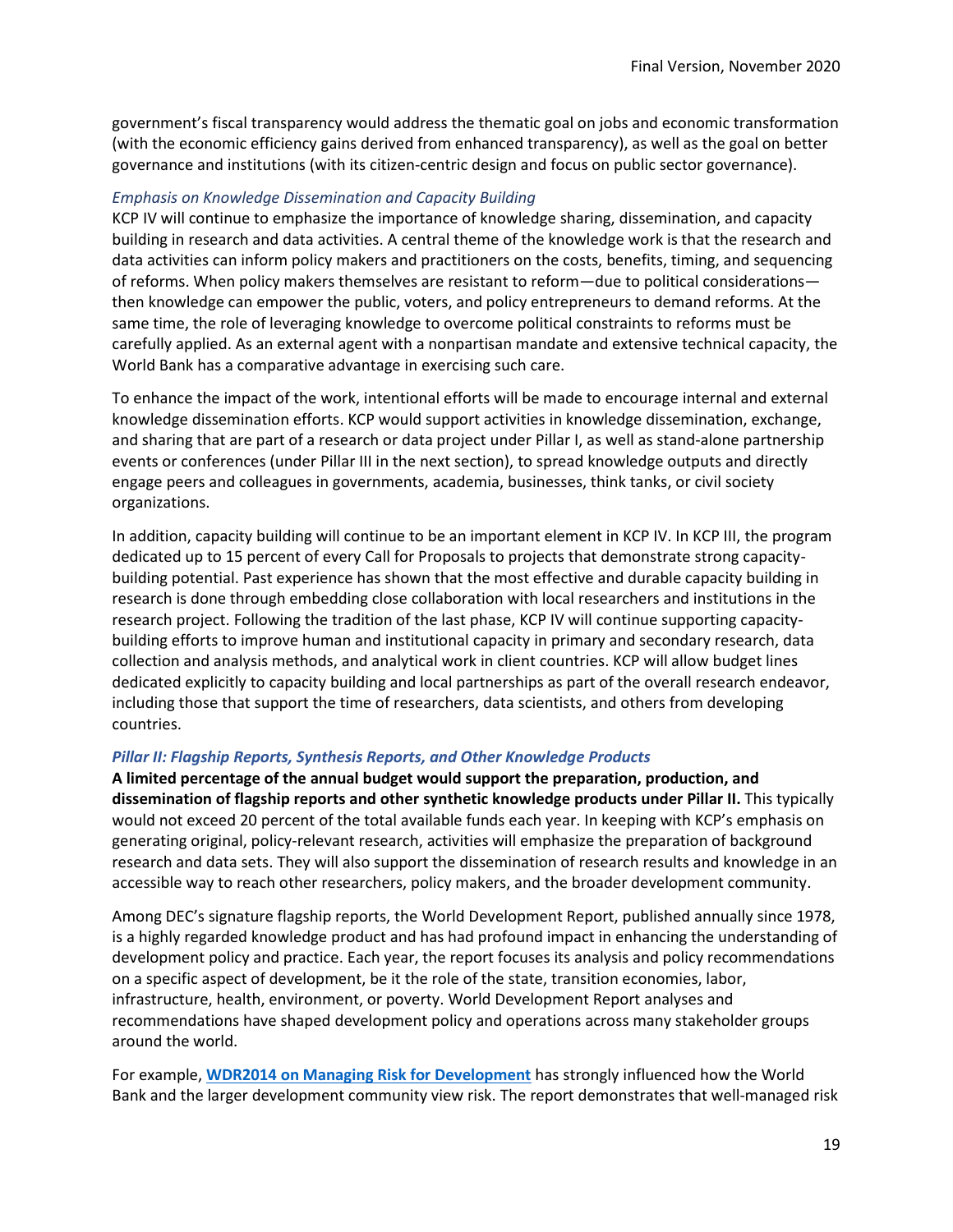and crisis could create new opportunities, especially for vulnerable populations, and stresses the importance of removing social constraints. **[WDR2015 on the Mind, Society and Behavior](https://www.worldbank.org/en/publication/wdr2015)** reveals how a more comprehensive perspective of human behavior can help achieve development goals in many areas, including early childhood development, household finance, productivity, health, and climate change. **WDR2016 [on Digital Dividends](https://www.worldbank.org/en/publication/wdr2016)** provides evidence that while in many instances digital technologies have boosted growth, expanded opportunities, and improved service delivery, their aggregate impact has fallen short and is unevenly distributed. **WDR 2017 focuses [on Governance and](https://www.worldbank.org/en/publication/wdr2017)  [the Law](https://www.worldbank.org/en/publication/wdr2017)** and highlights that good governance can mitigate, even overcome, power asymmetries to bring about more effective policy interventions that achieve sustainable improvements in security, growth, and equity. **[WDR2018 on Learning to Realize Education's Promise](https://www.worldbank.org/en/publication/wdr2018)** was the first World Development Report to focus exclusively on education, navigating the learning crisis and offering policy options that align actors, assess learning, and provide actionable evidence to make schools work for learners. **[WDR2019 on the Changing Nature of Work](https://www.worldbank.org/en/publication/wdr2019)** studies how the nature of work is changing as a result of advances in technology and spells out how to ensure that technology brings opportunity, paves the way to creating new jobs, increases productivity, and delivers effective public services. The most recently published **WDR2020 [on Global Value Chains](https://www.worldbank.org/en/publication/wdr2020)** puts forward a novel conceptual framework on global value chains and breaks down disciplinary silos by integrating insights from multiple social sciences. Continuing supporting such high-impact products will be an important element of the new phase of KCP. Lastly, the upcoming **[WDR2021 on Data for Better Lives](https://www.worldbank.org/en/publication/wdr2021)** will examine the tremendous potential of the changing data landscape to improve the lives of poor people and, at the same time, identify the significant risks that should be managed to avoid negative development impacts.

In addition, there is increasing attention on the possibility of developing guidance materials related to research or data collection activities that involve human subjects. This is similar to the institutional review boards (IRBs) that many academic institutions have established, which have mandates, clear guidelines, review and guidance processes, and sanctions for their staff conducting research in their home country or elsewhere. Despite that many of its projects deal with *vulnerable populations* by definition, the World Bank does not have an IRB or a requirement that its staff obtain ethical approvals for certain types of activities from outside IRBs. Such a situation is less than ideal: the World Bank's researchers in particular and its staff more generally could benefit from guidance from an IRB or an IRBlike structure (such as an independent ethical advisory board).

The World Bank has considered these issues in the past. Most recently, in 2013, a workshop was convened that included researchers from the Development Research Group, Regions, and Human Development Network, who were joined by experts from outside organizations that have IRBs. The participants concluded that this was an ambitious agenda (because ethical issues abound in the World Bank's everyday work), but that these questions should be further explored by taking small, manageable steps.

The leadership in DEC now sees it as necessary that the issue be revisited and at least a set of basic resources should be made available to researchers and staff, and guidelines be put in place for the protection of human subjects and to ensure adherence to ethical principles that benefit from disciplinary expertise, local knowledge, and community input. Such an effort has a tremendous upside for World Bank research projects, the populations they deal with, and as a global public good. However, it was also recognized that such an ambitious agenda would not produce results without investing resources, especially if the working group recommends the formation of an IRB or an independent advisory group with considerable expertise in social science research, ethics/philosophy, biomedical research, statistics, and economics. Therefore, KCP will support background research, consultations, and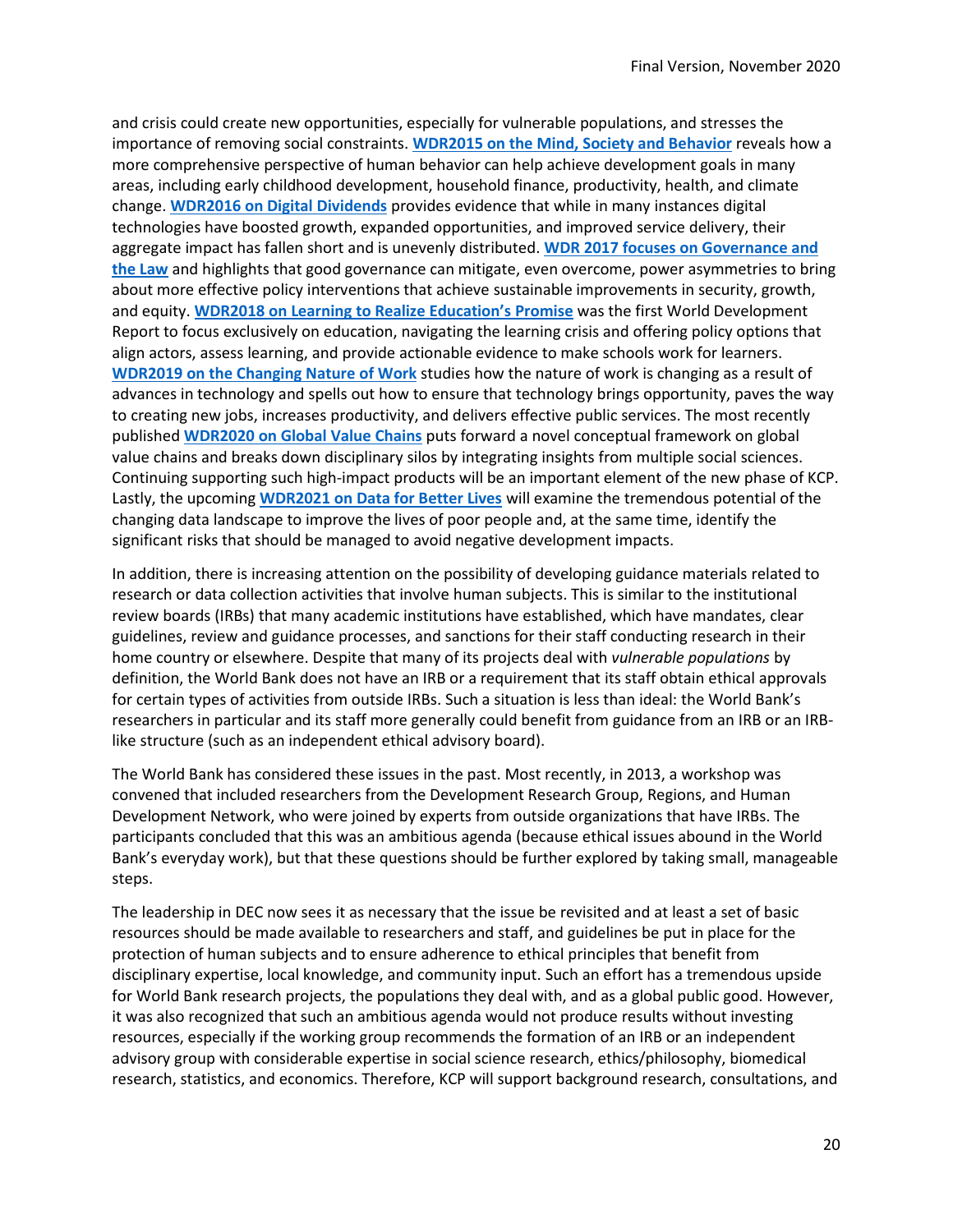feasibility studies that will inform eventual decisions about the establishment of an IRB that would be subject to a separate decision-making process by the World Bank.

#### <span id="page-20-0"></span>**Governance**

KCP IV will be established as a World Bank-executed Umbrella trust fund with associated trust funds. The first trust fund to be associated with the KCP Umbrella will be KCP III, which is currently scheduled to close by October 2021 and will run in parallel with KCP IV until the activities are completed.<sup>13</sup> In the future, other DEC trust funds that cover a similar scope of activities may also be associated with the KCP Umbrella.

KCP's main governance body is the Partnership Council. The Partnership Council will be chaired by the World Bank Group Chief Economist (or designee). The Partnership Council consists of representatives of the official donors and the World Bank Group. Other interested parties, decided by the chair, may join the meetings as observers. It is envisaged that the Partnership Council will meet annually, virtually or physically, possibly in conjunction with a research conference organized by KCP and dedicated to specific themes.

The Partnership Council will (i) provide oversight and strategic guidance and direction on the implementation of the activities financed by the Trust Fund Program, (ii) serve as advocates of KCPsupported research products in their respective organizations, (iii) review and discuss the progress in the implementation of such activities, and (iv) discuss KCP's long-term strategy.

#### <span id="page-20-1"></span>**Internal Management and Implementation Arrangements**

Three sets of stakeholders constitute the management and implementation teams of the program: (i) the IMC, which is the decision-making body that governs the overall implementation of the program, including funding allocations; (ii) the Program Management Unit, which carries out day-to-day operational and administration functions; and (iii) the research teams, which receive grants from the program and implement research and data activities. Their specific roles and responsibilities are described in the following paragraphs.

**Internal Management Committee.** The IMC will be chaired by the World Bank Group Chief Economist. It will consist of three sets of stakeholders: (i) World Bank Group Chief Economist/DEC Vice President and World Bank Group Deputy Chief Economist; (ii) DEC department heads; and (iii) at the invitation of the World Bank Group Chief Economist, selected Chief Economists from the Global Practices or Regions, based on relevance and expertise. The IMC will provide subject matter expertise to evaluate and select proposals for KCP financing based on clear criteria and priorities. It may also propose ideas for new priorities and themes. In addition, to ensure meaningful coordination and collaboration across the World Bank on research, KCP will periodically provide information on KCP's upcoming Call for Proposal cycles and selection results to the World Bank's Chief Economist's Council. Since KCP's activities constitute a small fraction of DEC's total outputs, coordinating at the Chief Economist level would also ensure that World Bank Management has a more holistic view of the overall research directions.

**Program Management Unit (PMU).** The PMU will be housed in DEC, serving as the primary interface and coordination body among key stakeholders. The PMU assumes the day-to-day program monitoring and quality assurance function, coordinates stakeholder relations, and leads the production of annual reports. It would also track the performance and quality of the portfolio; coordinate and deliver annual reports on Umbrella progress and results; organize Umbrella Partnership Council meetings and related

<sup>&</sup>lt;sup>13</sup> Due to implementation delays caused by the COVID-19 pandemic, KCP Phase III may be extended by another year. Discussions with donors are ongoing.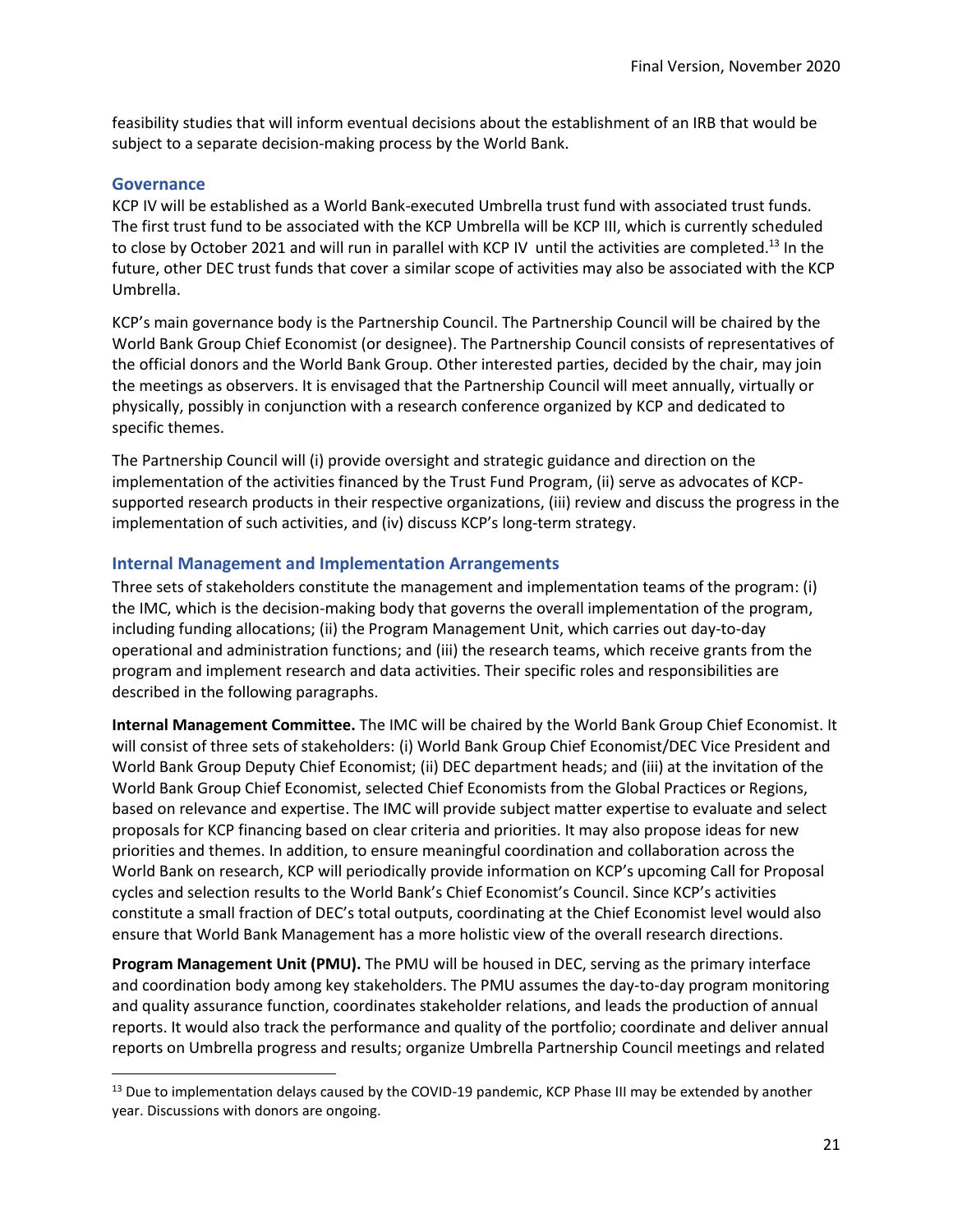development partner/stakeholder meetings; under IMC guidance, undertake Umbrella-level resource planning and budgeting; develop, update, and implement the communication and visibility plan; and take the lead on external and internal communications, including outreach, supporting the delivery of Umbrella evaluations.

**Research teams.** The research teams will require at least one DEC staff member as task team leader and may consist of World Bank Group staff as well as non–World Bank Group researchers.

#### <span id="page-21-0"></span>**Funding Allocation Methodology**

The program will be a World Bank–executed, multi-donor trust fund. Pillar I, which accounts for the majority of financing, will follow a competition-based allocation process. Such a competitive process has been a signature design of KCP and a unique strength in ensuring high-quality products. Activities under Pillar II may be determined by the IMC based on the strategic priorities of KCP and specific donor preferences using direct allocations. Funding for activities under Program Management and Administration (PMA) will be directly allocated for trust fund management and administration. KCP will try to align its funding allocation process with the World Bank's internal Work Program Agreement cycle, depending on the availability of funds.

#### <span id="page-21-1"></span>*Pillar I: Research and Data Activities*

#### <span id="page-21-2"></span>*General Process*

The PMU, acting on behalf of the IMC, will arrange the Call for Proposals process on an annual basis, based on available funding. The Call for Proposals will invite proposals from DEC or DEC in conjunction with other parts of the World Bank Group. Proposals will first be reviewed and cleared by DEC task team leader line managers and directors, and then be peer reviewed by internal or external experts who have substantial expertise and experience in the specific topic area. The reviewers will rate the proposals on each of the selection criteria, as outlined in the next subsection, and provide comments, with emphasis on research quality and potential policy impact. The ratings, comments, and recommendations from the external reviewers will be shared with the IMC for consideration. Based on the external reviews, the research's operational relevance, and World Bank and DEC strategic priorities, the IMC will discuss and make funding decisions. The following is the step-by-step guide on the Call for Proposals process:

- 1. **Solicitation of proposals.** The PMU initiates the Call for Proposals process by posting a kiosk announcement on the World Bank's intranet, together with an email to all staff in DEC, soliciting proposal submissions to the PMU. The PMU then consolidates and aggregates the submissions into categories corresponding to DEC's departmental functions and shares the respective submissions with DEC directors. DEC's cross-cutting mandate means that KCP would support work on areas that may also be covered by colleagues in the Global Practices and Regions. To strengthen coordination, collaborations across the World Bank on joint proposal submissions are strongly encouraged.
- 2. **First round of internal review.** The proposals are reviewed and cleared by DEC directors. A review meeting among the directors will take place.
- 3. **External review.** The approved proposals are then sent to subject experts for review.
- 4. **IMC decision.** The final full package, including the proposals and external reviews, will be sent to the IMC. An IMC meeting takes place for final selection, chaired by the World Bank Group Chief Economist. The Chief Economist may invite relevant Chief Economists from Global Practices or Regions to join the meeting.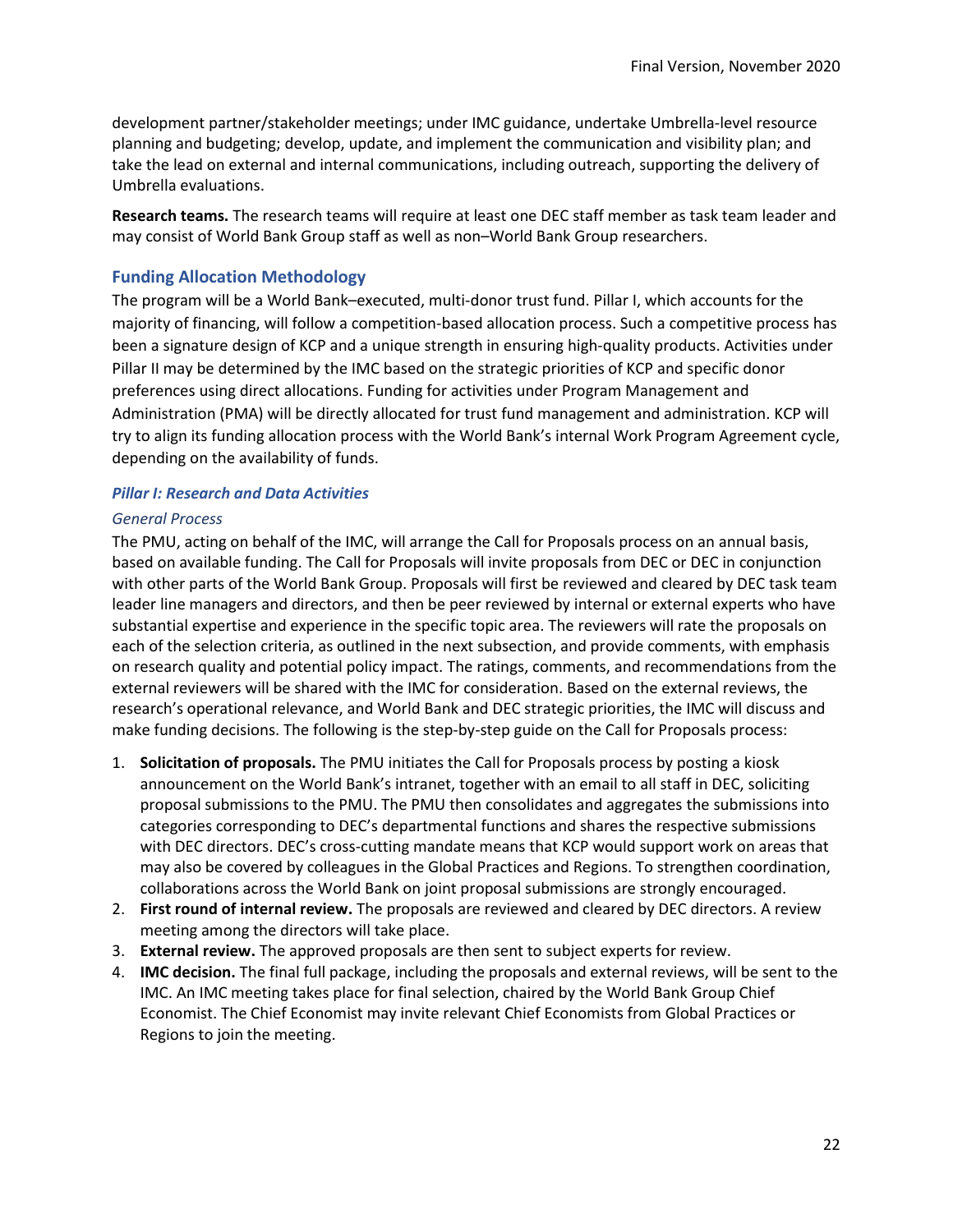#### <span id="page-22-0"></span>*Selection Criteria*

The selection criteria for funding allocation will emphasize research and analytical rigor (the "Knowledge" part of KCP) as well as policy impact inside the World Bank and beyond (the "Change" part of KCP).

- **a. Quality.** Successful research proposals need to be assessed as being of high quality, meaning that the proposed activity will use a rigorous analytical approach to yield valid results and reliable evidence that represent the creation of new knowledge for development.
- **b. Relevance and policy impact.** Successful proposals need to demonstrate policy relevance and value added, relative to academic literature as well as other work being done in the World Bank, and alignment with KCP themes. This includes research on current policy priorities as well as forwardlooking research on emerging policy issues that arise in a rapidly changing economic environment.
- **c. Management and communication.** To ensure the success of the research project, the proposal should provide a project management plan and configuration of the roles and responsibilities of each member of the team. In addition, proposals should include plans for communication and internal and external knowledge dissemination activities.
- **d. Country participation.** Where relevant, proposals should document plans for country participation, involvement of local researchers or institutions from developing countries, and steps to ensure that the program strengthens local capacity.

#### <span id="page-22-1"></span>*Pillar II: Flagship Reports, Synthesis Reports, and Other Knowledge Products*

Pillar II will support activities on flagship reports, synthesis reports, and other knowledge products, such as technical notes and policy syntheses that are aimed at making research and data more accessible and actionable by policy makers in developing countries. Generally, the funding for Pillar II (not including donor preferred funding) would not exceed 20 percent of the total available funding each year. If the proposed funding envelope is not fully used, it can be carried over to the next year or be added to the funding pool for Pillar I to respond to urgent needs during that year. To facilitate the integration of trust fund resources into the World Bank's budget planning processes and ensure alignment with global and country priorities, a combination of block grants and direct allocations (primarily to accommodate donor preferences) will be used as the predominant allocation methodology for this pillar.

#### <span id="page-22-2"></span>*Program Management and Administration*

Activities related to PMA will be supported by direct allocations, which generally constitute 10 percent or less of the total available budget each year. Activities under PMA will include but are not limited to portfolio monitoring and quality assurance; progress reporting; undertaking Umbrella-level resource planning and budgeting under IMC guidance; developing, updating, and implementing the Communications and Visibility Plan; leading on external and internal communications, including outreach; and supporting delivery of Umbrella evaluations.

#### <span id="page-22-3"></span>**Reporting and Evaluation**

A progress report at the Umbrella program level will be prepared annually. The annual aggregate-level progress and financial reports will be shared with donors in preparation for discussion at the Partnership Council Annual Meeting.

Official financial reporting will be provided at the trustee level for each trust fund under the Umbrella program. Current financial information and monthly unaudited financial statements to its development partners for all trustee accounts are available through the World Bank's [Development Partner Center.](https://ebizprd.worldbank.org/wfa/ccloginpage.html) A Completion Report will be prepared upon closure of the Umbrella.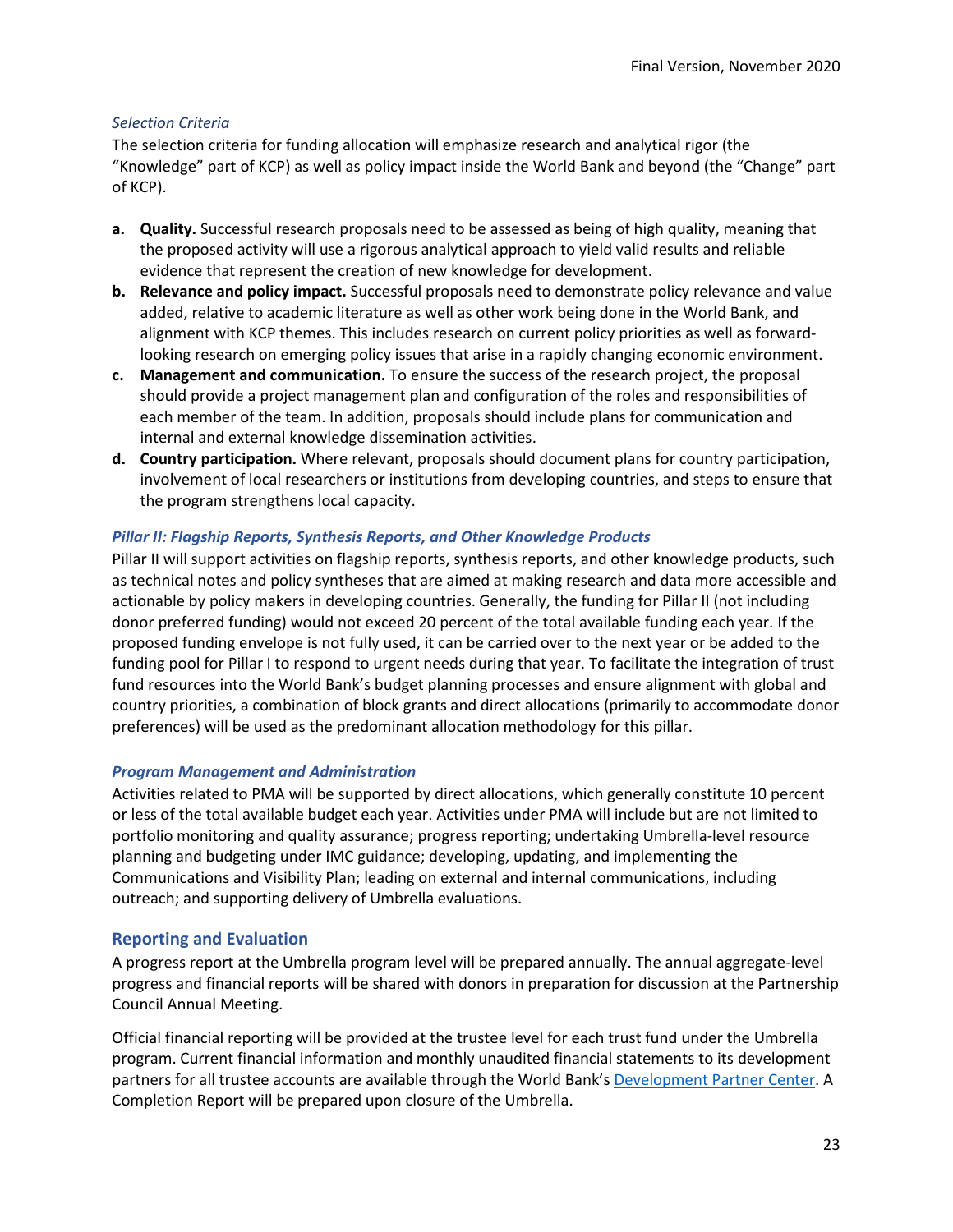An external evaluation will be commissioned in the middle of Phase IV (toward the end of 2024), which would include an assessment of the overall Umbrella program covering all trust funds, including the anchor and all associated trust funds. KCP has been commissioning external evaluations on the value and effectiveness of the program roughly every five years. So far, three evaluations have taken place, in 2007, 2012, and 2019/2020 (to be completed).

#### <span id="page-23-0"></span>**Communications and Visibility**

The communication objective of KCP is to keep development partners informed about the program's progress; raise the awareness of the stakeholders and general public about the program's activities, results, outcomes, and impact; and reinforce the essence of the collaborative endeavor between the World Bank and development partners.

#### <span id="page-23-1"></span>*Main Communication Activities*

KCP communications will be designed for its specific target audiences. Various communication tools and channels will be utilized, as illustrated in the communication matrix (table 1). The program's communication and visibility activities will utilize the following main tools:

At the program level:

- a) *Partnership Council annual meeting.* Each year a Partnership Council meeting with the participation of all contributing development partners will be organized, virtually or physically. The World Bank will report to the development partners on the program's progress, financial status, as well as outcomes and impact in the previous year; seek strategic guidance; and discuss the direction of the program as well as the long-term strategy.
- b) *Annual Report.* An Annual Report of the program will be produced to report the program's progress, financial status, as well as highlights from KCP projects in the previous year. The Annual Report will be presented to all development partners and be made available on the KCP website for the general public.
- c) *E-newsletter.* The e-newsletter provides periodic updates on the program throughout the year on KCP-related news, for example, the Call for Proposals process, new KCP projects, recent KCP publications, and so forth. The e-newsletter will be distributed to development partners and other interested parties in and outside the World Bank.
- d) *[Website.](https://www.worldbank.org/en/programs/knowledge-for-change)* The KCP website will be a dynamic, up-to-date platform with permanent information and relevant current progress about the program. It will provide an easy way to explore program information as well as the outputs and progress of KCP-funded projects, current news, and events. The website will be hosted as an external website accessible to World Bank research and operations staff, development partners, and the general public.
- e) *[Policy Research Working Paper Series.](https://www.worldbank.org/en/research/brief/world-bank-policy-research-working-papers)* KCP projects will be strongly encouraged to publish findings through DEC's widely read Policy Research Working Paper Series.

At the project level, KCP encourages project teams to engage substantively with stakeholders and disseminate research findings widely to enable countries and stakeholders to have access to evidencebased research and enhance research capacity in developing countries. To achieve this, the following channels are often used:

- f) *Workshops/conferences.* These activities are to be attended by policy makers, development partners, and academia, to draw attention to some specific highlights of the research results and discuss possible policy implementations.
- g) *World Bank internal seminars and brown bag lunches.* The main audience is World Bank colleagues in other departments working on research and operations. Research methodologies and findings will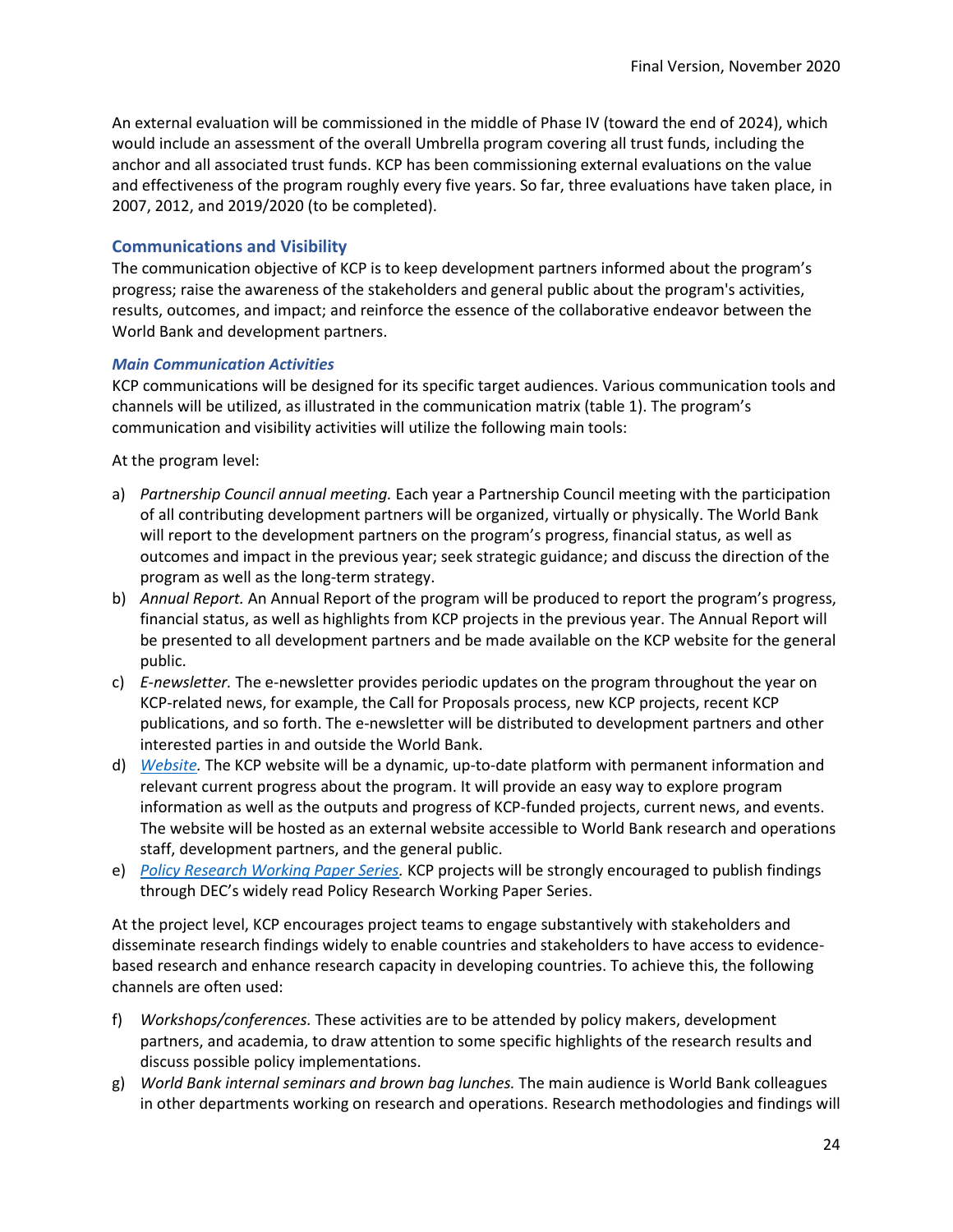be discussed to inform work in other parts of the World Bank. Events will be advertised through internal distribution channels.

- h) *Publications.* Most projects should result in novel research findings that can be published as journal articles or book chapters. Some of those target academic audiences, some are for policy makers and development practitioners, and some are for the general public.
- i) *Policy notes and blogs.* Project teams are encouraged to summarize their findings in nontechnical, easy to understand forms to improve policy relevance. Some of these are through collaboration with World Bank operations teams and will be presented to policy makers as part of the World Bank's advisory work, and some are for broader audiences, such as blogs and news articles.
- j) *Data.* Following the World Bank's Open Data Initiative, project teams are asked to make data collected as part of the KCP research available through the World Bank's websites, unless there are confidentiality agreements.

| Who needs to  | Development partners         | <b>Bank operations</b>          | Broader stakeholders  |
|---------------|------------------------------|---------------------------------|-----------------------|
| know          | (donors)                     |                                 | (policy makers,       |
|               |                              |                                 | academia, civil       |
|               |                              |                                 | society, and others)  |
| What needs to | Program priorities           | Findings from research          | Findings from KCP     |
| be            | Program progress             | projects                        | research              |
| communicated  | Research findings            | Ongoing projects                |                       |
|               |                              |                                 |                       |
| How can these | <b>Annual Report</b>         | Intranet website and            | <b>KCP</b> website    |
| best to be    | Annual donor meeting         | announcements                   | Publications (journal |
| communicated  | Electronic newsletters       | <b>KCP</b> website              | articles, working     |
|               | KCP website,                 | Publications (journal articles, | papers, policy notes, |
|               | <b>Publications (journal</b> | working papers, policy notes,   | book chapters, and    |
|               | articles, working papers,    | book chapters, and so forth)    | so forth)             |
|               | policy notes, book           | <b>Blogs</b>                    | <b>Blogs</b>          |
|               | chapters, and so forth)      | Open data                       | Open data             |
|               | <b>Blogs</b>                 |                                 |                       |

#### **Table 1. Matrix on the Targeted Communication Tactics for Selected Audiences**

#### <span id="page-24-0"></span>*Communication Indicators*

With knowledge as the main output of the program, KCP often has an indirect impact on the outcomes of a wide range of development efforts worldwide. The communication efforts will be put in context of the overall KCP results framework. Analysis of the indicators will be done together with the annual and final reporting of the program. For some of the indicators, monitoring will be on a continuous basis, to allow possible corrections. The indicators for the various tools are shown in table 2.

| Tools               | Indicators                                                                                                       |  |  |  |  |  |
|---------------------|------------------------------------------------------------------------------------------------------------------|--|--|--|--|--|
| Publications        | # of journal articles, # of working papers published per year and<br>cumulatively                                |  |  |  |  |  |
| Policy notes, blogs | # of policy notes, blogs, and news articles produced per year and<br>cumulatively                                |  |  |  |  |  |
| Data                | # of data sets produced per year and cumulatively<br># of visits and downloads to and from the Open Data website |  |  |  |  |  |

#### **Table 2. Communication Indicators**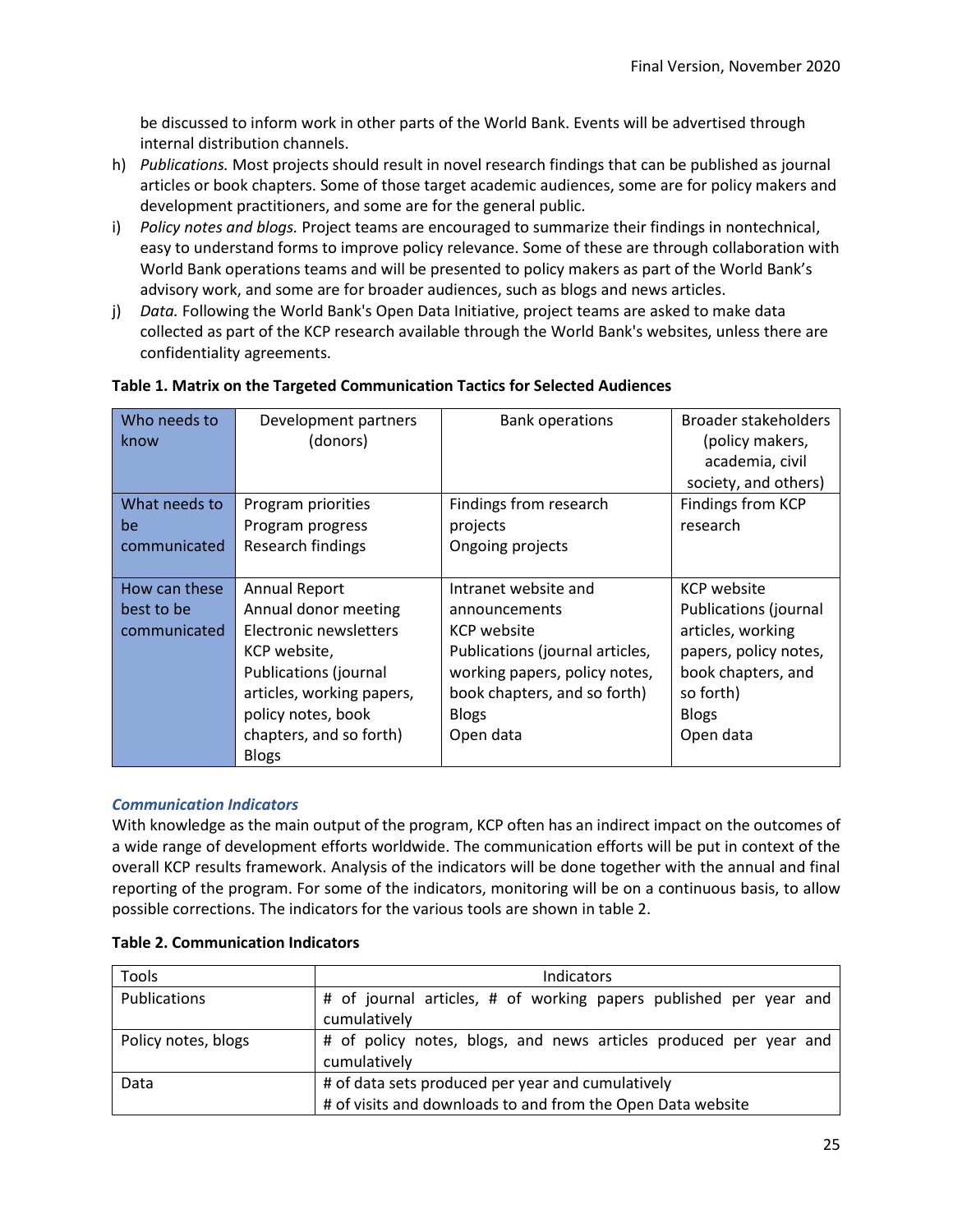| Internal<br>seminars<br>and | # of seminars and brown bag lunches organized for internal participants  |
|-----------------------------|--------------------------------------------------------------------------|
| brown bag lunches           | per year and cumulatively                                                |
| External events             | # of conferences and workshops organized and research presented for      |
|                             | external participants per year and cumulatively                          |
| Website                     | # of unique visits to the KCP, DEC research, and Policy Research Working |
|                             | Paper Series websites per year                                           |
|                             | # of downloads of working papers per year                                |
| Impact within the World     | # of cases showing impact within the World Bank (for example, citations  |
| <b>Bank</b>                 | and references of KCP research findings in World Bank operations, policy |
|                             | documents, and so forth)                                                 |
| Impact outside the World    | # of cases showing impact outside the World Bank (for example, citations |
| <b>Bank</b>                 | and references of KCP research findings in government or development     |
|                             | partner policy documents)                                                |
|                             | # of citations of KCP research in academic papers                        |

#### <span id="page-25-0"></span>*Branding and Management*

The KCP logo will be displayed on all official communications, such as slide decks, banners, leaflets, and other promotional materials. The logos of the development partners (donors) will be displayed on KCP's website and the Annual Report.

Research team leaders are required to acknowledge funding received from KCP in research papers or other outputs produced.

The KCP PMU will be responsible for implementation of the Communications Plan in close collaboration with the DEC communications team. The PMU will use the services of communications consultants for drafting, designing, printing, and translating publications, when necessary.

Under the Program Management and Administration component of KCP IV, an initial budget of US\$100,000 will be assigned to communication activities. This amount will be reassessed on an annual basis in relation to the communication needs of the program.

#### <span id="page-25-1"></span>**Results Framework**

KCP's results framework (see annex I for the full framework) outlines the connections between inputs, activities, outputs, outcomes, and potential impacts of the activities financed by KCP. Program results will be tracked and monitored at the output, outcome, and impact levels. As outputs, the program aims to produce high-quality research on international development across the identified priority thematic areas, which would include cutting-edge and relevant research, products that make research findings accessible to the broader community (policy reports, blogs), and evidence-based tools, data sets, and other products. The desired outcome of the program is that research findings would add to knowledge in ways that benefit other development researchers and users of knowledge, including operational colleagues, policy makers in client countries, and the broader development community. Ultimately, the desired impact is that DEC research, data, and tools help client countries to reduce poverty and advance inclusive economic development in sustainable ways. The PMA team will continue fine-tuning the results framework as the program develops, to ensure that the impacts of KCP-financed activities are sufficiently articulated. In addition, since the use of research findings, and more generally the impact of research, can take a long time to materialize, greater efforts will be dedicated to capturing the narrativebased progress and findings of the research teams.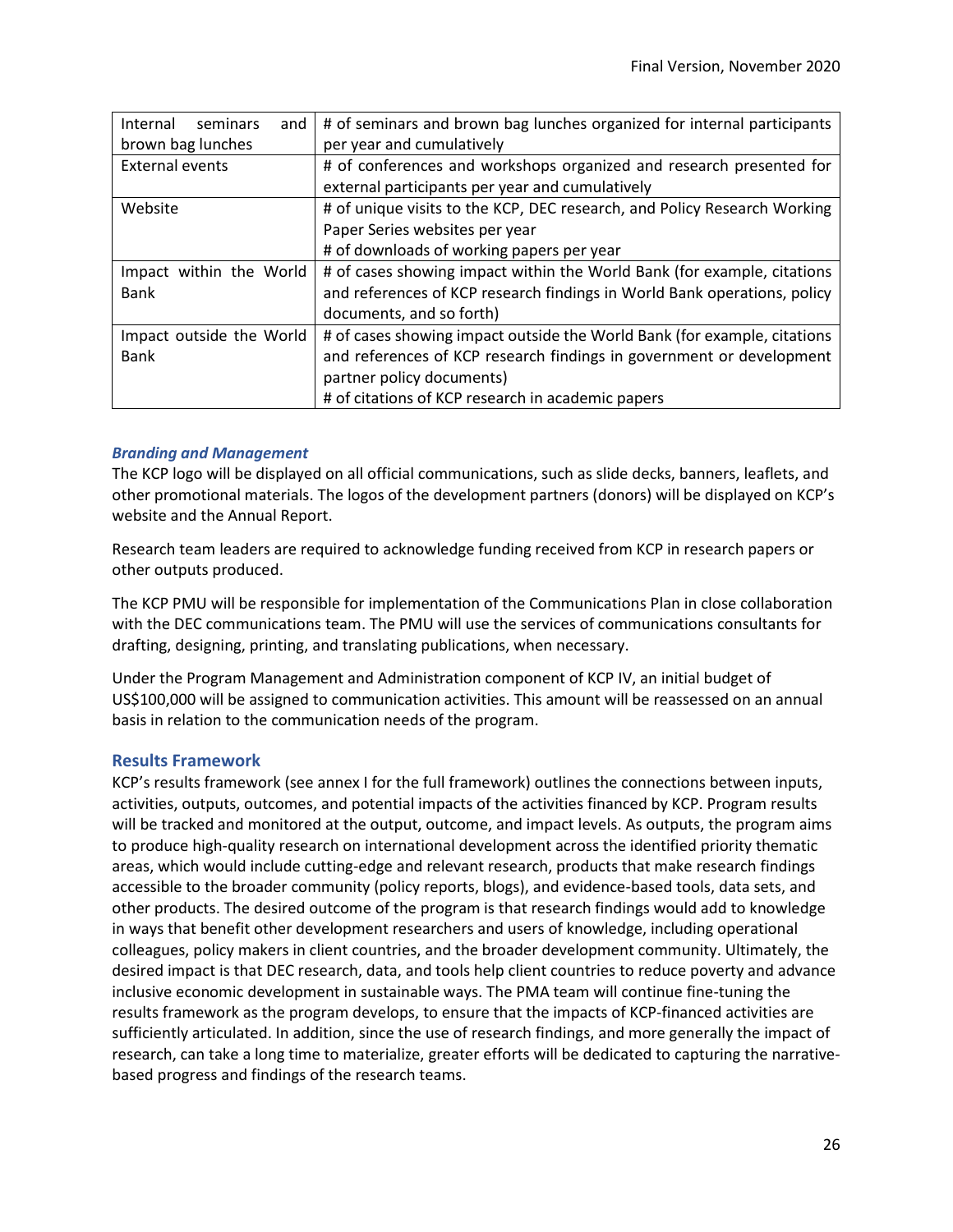There are a few key assumptions in this results framework. (i) The resources would support research on the questions that are most relevant to World Bank operations and policy making in developing countries. (ii) The financing would generate high-quality research outputs. (iii) The research findings would be accessible to *and used by* World Bank operations colleagues, developing country policy makers, and practitioners. The program will use a competitive Call for Proposals process for its main research and data activities, in which research Concept Notes and full proposals would be reviewed by internal and external subject experts over several rounds, to ensure that approved proposals would be technically rigorous and policy relevant.

The thematic areas will be priority areas endorsed by the Partnership Council. The current focus areas are mostly related to the IDA19 special themes and cross-cutting areas. During implementation, other strategic areas may be proposed by the IMC and endorsed by the Partnership Council. Particularly in 2024, when IDA19 draws to a close, the IMC may organize consultations to suggest new priority areas.

| Risk area   | <b>Risk rating</b> | Risk description                                                                                                                                                                | Proposed mitigation measures                                                                                                                                                                                                                                                                                                                                                                                                    |
|-------------|--------------------|---------------------------------------------------------------------------------------------------------------------------------------------------------------------------------|---------------------------------------------------------------------------------------------------------------------------------------------------------------------------------------------------------------------------------------------------------------------------------------------------------------------------------------------------------------------------------------------------------------------------------|
| Strategic   | Low                | KCP supports global and<br>regional activities, degree of<br>alignment with corporate<br>objectives (approved World<br>Bank, regional, and sector<br>strategies)                | KCP's development objective is closely<br>linked with the World Bank's twin goals.<br>KCP's priority areas align with IDA19<br>priorities. IMC with participation of<br>Regional and Global Practice Chief<br>Economist representatives will ensure<br>that approved projects are in line with<br>World Bank, regional, and sector<br>strategies through the review and<br>selection process.                                   |
| Strategic   | Low to<br>moderate | Degree of alignment and/or<br>duplication with existing<br>activities and sources of<br>finance                                                                                 | As its premier research arm, DEC shapes<br>the World Bank's research and<br>knowledge agenda. A well-represented<br>IMC with the participation of Regional<br>and Global Practice Chief Economist<br>representatives will minimize the risk of<br>duplication, to produce research that is<br>complementary to analytical and<br>advisory work in operations through<br>planning, review, and the project<br>selection process. |
| Stakeholder | Low to<br>moderate | Potential for conflict of<br>interest arising from multiple<br>roles of the World Bank (for<br>example, in trust fund<br>administration and research<br>project implementation) | The PMU will be in DEC's front office<br>instead of the departments that will<br>implement the research projects, to<br>avoid conflict of interest. Clearly defined<br>rules and procedures for implementation<br>will be in place.                                                                                                                                                                                             |
| Stakeholder | Low to<br>moderate | Donor and stakeholder<br>preferences or intensions to<br>influence large projects                                                                                               | Official approaches will be utilized to<br>address donor preferences: (1)<br>encourage donors to use the Partnership<br>Council to express their preferences and<br>shape the program; (2) use the                                                                                                                                                                                                                              |

#### <span id="page-26-0"></span>**Risk Assessment**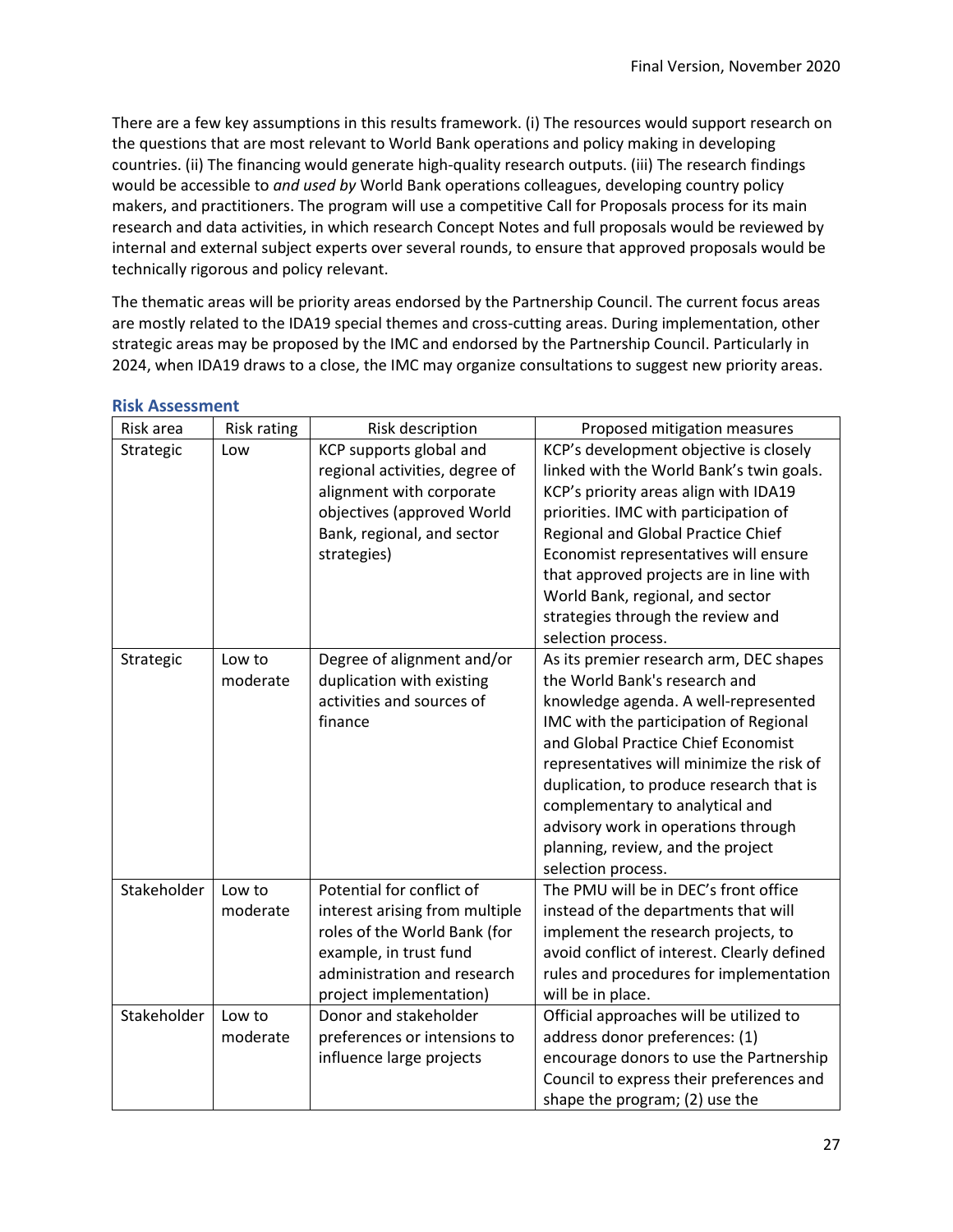|           |          |                                                                                                                      | nonbinding preference option in the<br>Administration Agreement to<br>accommodate donor preferences to the<br>extent possible; (3) earmark by<br>association-create associate trust funds<br>to support specific activities listed in the<br>Administration Agreement. |
|-----------|----------|----------------------------------------------------------------------------------------------------------------------|------------------------------------------------------------------------------------------------------------------------------------------------------------------------------------------------------------------------------------------------------------------------|
| Financial | Moderate | Donor commitment to<br>provide qualified<br>contributions (for example,<br>subject to legislative<br>appropriations) | Donors will be consulted and kept in<br>close communication on funding<br>situations. KCP aims to diversify the<br>donor base and make backup plans (for<br>example, the timing of the Call for<br>Proposals) for project implementation.                              |

*Note:* DEC = Development Economics Vice Presidency; IMC = Internal Management Committee; KCP = Knowledge for Change Program; PMU = Program Management Unit.

#### <span id="page-27-0"></span>**Budget**

|                                        |                                                                                | World Bank executed (US\$, millions) |
|----------------------------------------|--------------------------------------------------------------------------------|--------------------------------------|
| Pillar I. Research and Data Activities |                                                                                |                                      |
| Window 1 Jobs and                      | <b>Anchor MDTF</b>                                                             | 4.0                                  |
| <b>Economic Transformation</b>         | <b>Associated TFs</b>                                                          |                                      |
| Window 2 Fragility, Conflict,          | <b>Anchor MDTF</b>                                                             | 4.0                                  |
| and Violence                           | <b>Associated TFs</b>                                                          |                                      |
| Window 3 Climate Change                | <b>Anchor MDTF</b>                                                             | 4.0                                  |
|                                        | <b>Associated TFs</b>                                                          |                                      |
| Window 4 Gender and                    | <b>Anchor MDTF</b>                                                             | 4.0                                  |
| Development                            | <b>Associated TFs</b>                                                          |                                      |
| Window 5 Governance and                | Anchor MDTF                                                                    | 4.0                                  |
| Institutions                           | <b>Associated TFs</b>                                                          |                                      |
| Window 6 Cross-Cutting                 | <b>Anchor MDTF</b>                                                             | 6.0                                  |
| Issues: Debt, Human Capital,           |                                                                                |                                      |
| and Technology                         |                                                                                |                                      |
|                                        | Associated trust funds                                                         |                                      |
|                                        |                                                                                |                                      |
|                                        | Pillar II. Knowledge Exchange, Dissemination, and Capacity-Building Activities |                                      |
|                                        |                                                                                | 2.0                                  |
|                                        | Pillar II. Program Management and Administration                               |                                      |
|                                        | <b>Anchor MDTF</b>                                                             | 2.0                                  |
|                                        | <b>Associated TFs</b>                                                          |                                      |
| Total                                  | Anchor MDTF                                                                    | 30.0                                 |
|                                        | <b>Associated TFs</b>                                                          | 16.8                                 |

*Note:* MDTF = Multi-Donor Trust Fund; TF = trust fund.

#### **Trust Fund Establishment Timeline**

Current discussions with donors on administrative matters related to setting up the trust fund center on three issues: (i) the possible need to extend KCP III due to implementation delays caused by COVID-19, (ii) the process of associating KCP III with the KCP IV Umbrella and the possible ramifications for legal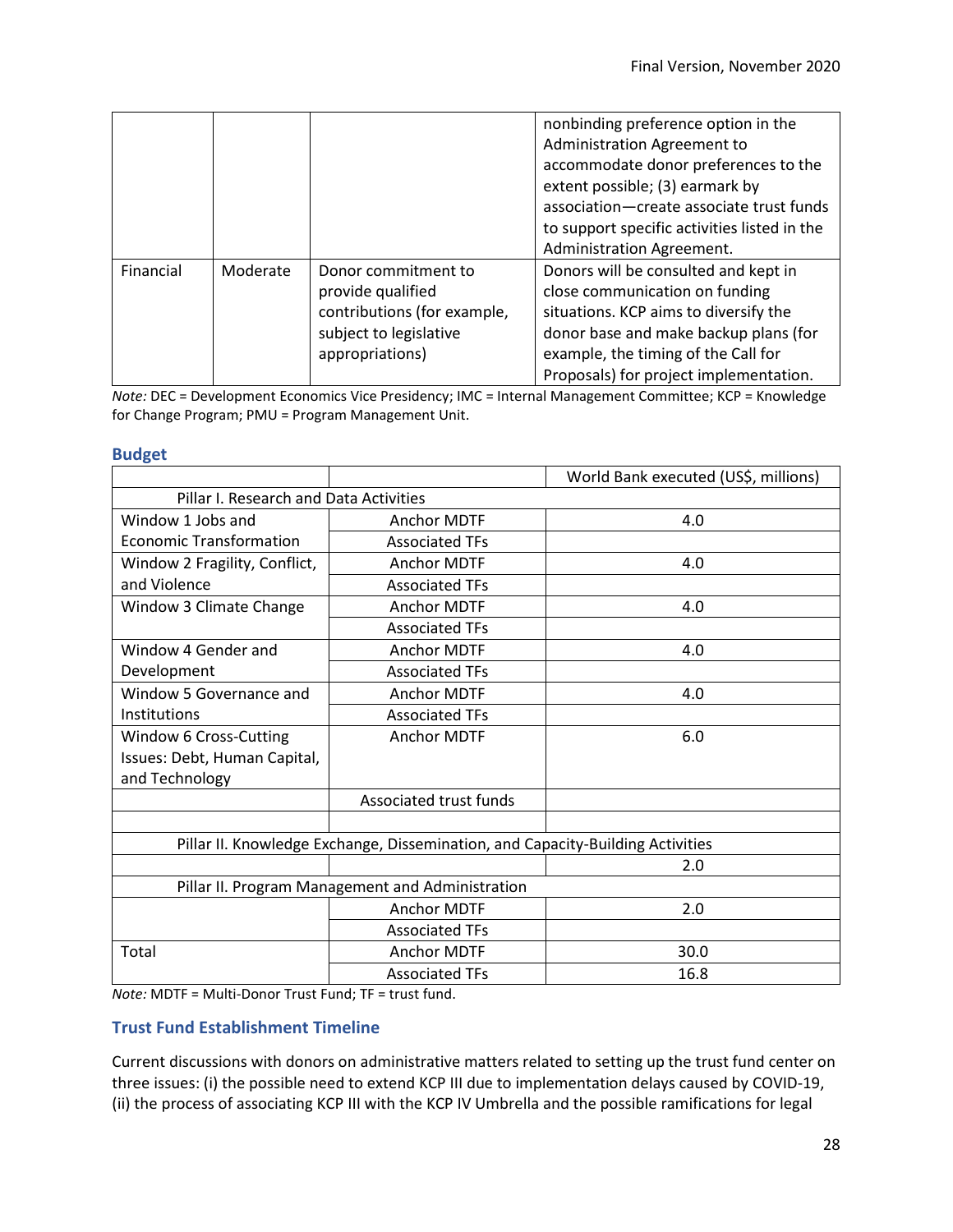agreements, and (iii) the setup of the KCP IV Umbrella. The following table presents the program's establishment timeline.

| Milestone                    |                                             | Date                   |  |  |
|------------------------------|---------------------------------------------|------------------------|--|--|
| 1. Concept Note consultation |                                             | July - September 2020  |  |  |
|                              | 2. World Bank-wide Concept Note review      | September/October 2020 |  |  |
|                              | meeting                                     |                        |  |  |
| 3.                           | Trust fund proposal approved                | October 2020           |  |  |
|                              | 4. KCP Partnership Council meeting and soft | November 2020          |  |  |
|                              | launch of KCP IV                            |                        |  |  |
|                              | 5. Sign the first Administration Agreement  | November/December 2020 |  |  |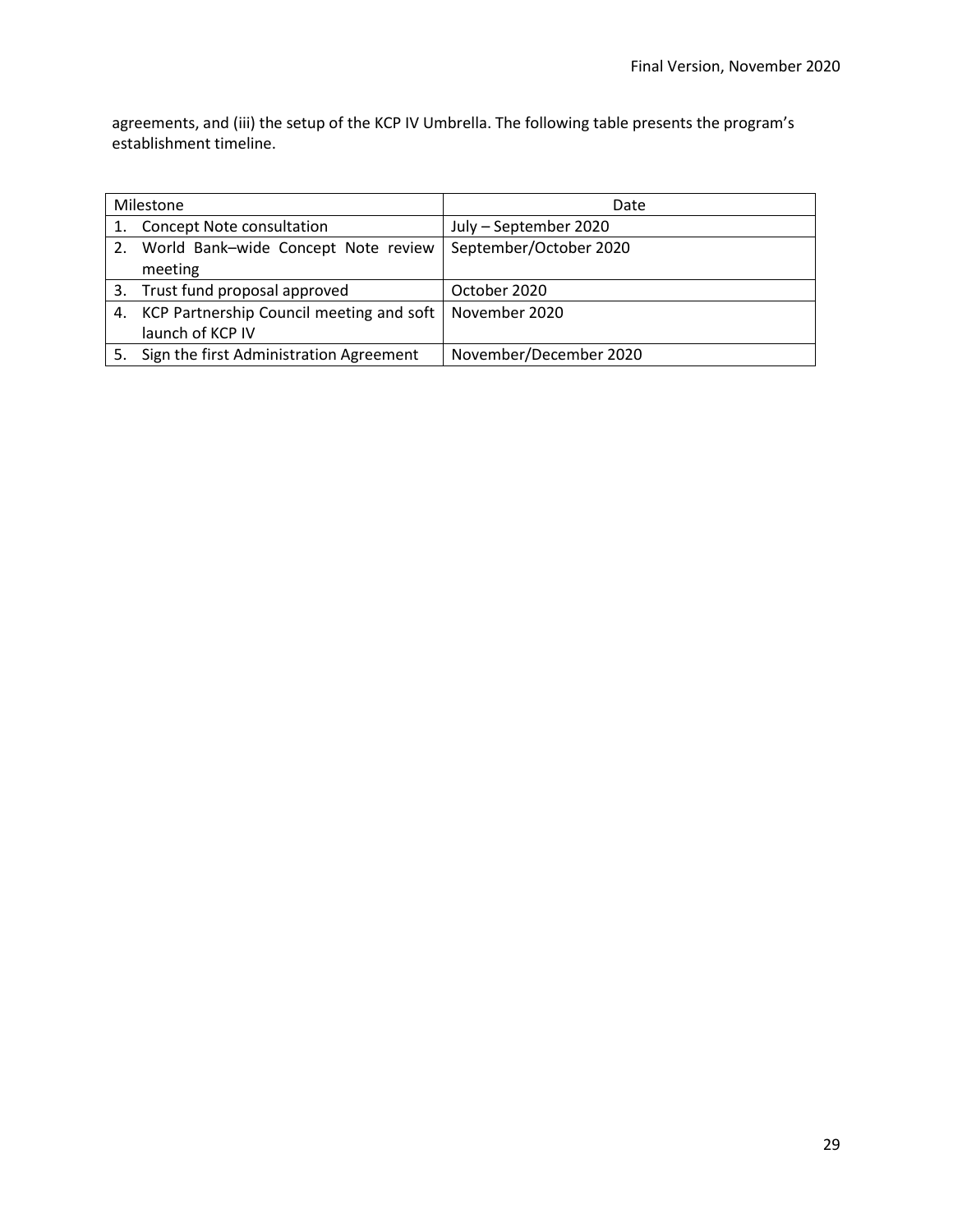#### **Annex I. Indicative Results Framework**

<span id="page-29-0"></span>

|                           | KNOWLEDGE FOR CHANGE PROGRAM (KCP) Indicative Results Framework |      |                 |                            |                            |                               |  |                              |
|---------------------------|-----------------------------------------------------------------|------|-----------------|----------------------------|----------------------------|-------------------------------|--|------------------------------|
|                           |                                                                 | Case | <b>Baseline</b> | Milestone 1<br><b>FY21</b> | Milestone 2<br><b>FY22</b> | Milestone<br>3<br><b>FY23</b> |  | <b>Target</b><br><b>FY28</b> |
| <b>OUTPUT</b>             |                                                                 |      |                 |                            |                            |                               |  |                              |
| 1. Quality<br>research    | <b>Output Indicator 1.1</b>                                     |      |                 |                            |                            |                               |  |                              |
| High-quality,             | Number of working papers published                              | High | 0               |                            |                            |                               |  |                              |
| policy-relevant           |                                                                 | Mid  | 0               |                            |                            |                               |  |                              |
| research                  |                                                                 | Low  | 0               |                            |                            |                               |  |                              |
| produced                  | Output Indicator 1.2                                            |      |                 |                            |                            |                               |  |                              |
|                           | Number of peer-reviewed journal articles                        | High | $\pmb{0}$       |                            |                            |                               |  |                              |
|                           | accepted for publication                                        | Mid  | 0               |                            |                            |                               |  |                              |
|                           |                                                                 | Low  | 0               |                            |                            |                               |  |                              |
|                           | Output Indicator 1.3                                            |      |                 |                            |                            |                               |  |                              |
|                           | Number of policy briefs, policy notes, and                      | High | 0               |                            |                            |                               |  |                              |
|                           | policy research reports produced                                | Mid  | 0               |                            |                            |                               |  |                              |
|                           |                                                                 | Low  | 0               |                            |                            |                               |  |                              |
|                           | Output Indicator 1.4                                            |      |                 |                            |                            |                               |  |                              |
|                           | Number of analytical or computational                           | High | 0               |                            |                            |                               |  |                              |
|                           | tools developed                                                 | Mid  | 0               |                            |                            |                               |  |                              |
|                           |                                                                 | Low  | 0               |                            |                            |                               |  |                              |
|                           | Output Indicator 1.5                                            |      |                 |                            |                            |                               |  |                              |
|                           | Number of databases produced                                    | High | 0               |                            |                            |                               |  |                              |
|                           |                                                                 | Mid  | 0               |                            |                            |                               |  |                              |
|                           |                                                                 | Low  | 0               |                            |                            |                               |  |                              |
| 2. Responsive<br>research | Output Indicator 2.1                                            |      |                 |                            |                            |                               |  |                              |
| Research                  | Proportion of KCP projects that involve                         | High | 0               |                            |                            |                               |  |                              |
| responds to               | both DEC and World Bank operations staffs Mid                   |      | 0               |                            |                            |                               |  |                              |
| operational               | (cumulative)                                                    | Low  | 0               |                            |                            |                               |  |                              |
| needs and is              | Output Indicator 2.2                                            |      |                 |                            |                            |                               |  |                              |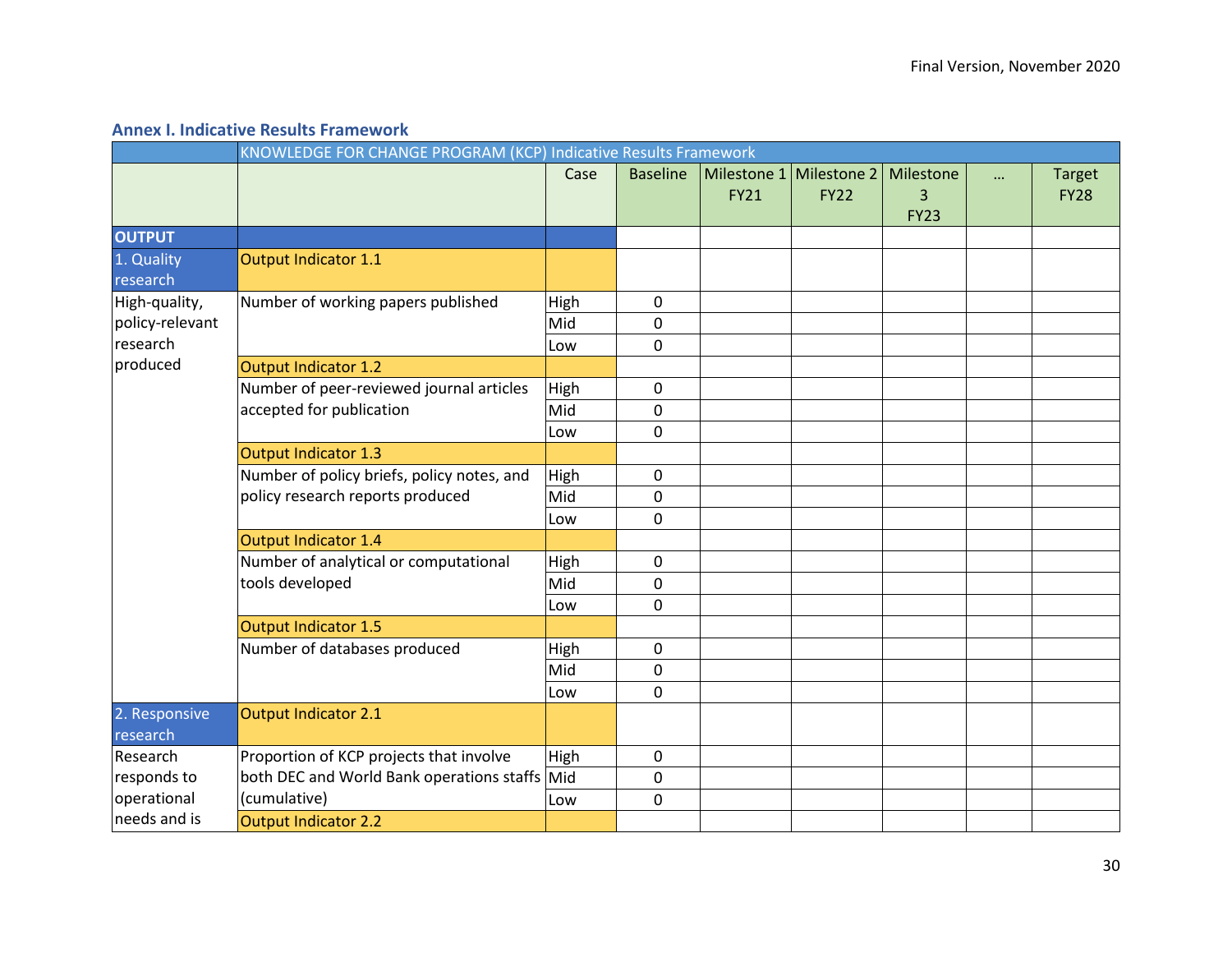|                            | KNOWLEDGE FOR CHANGE PROGRAM (KCP) Indicative Results Framework            |             |                 |                            |                            |                               |  |                              |
|----------------------------|----------------------------------------------------------------------------|-------------|-----------------|----------------------------|----------------------------|-------------------------------|--|------------------------------|
|                            |                                                                            | Case        | <b>Baseline</b> | Milestone 1<br><b>FY21</b> | Milestone 2<br><b>FY22</b> | Milestone<br>3<br><b>FY23</b> |  | <b>Target</b><br><b>FY28</b> |
| produced in a              | Proportion of KCP projects that went                                       | High        | 0               |                            |                            |                               |  |                              |
| collaborative              | through a broad consultation process (with                                 | Mid         | 0               |                            |                            |                               |  |                              |
| way among                  | operations or other stakeholders)                                          | Low         | 0               |                            |                            |                               |  |                              |
| research and               | (cumulative)                                                               |             |                 |                            |                            |                               |  |                              |
| operations                 | Output Indicator 2.3                                                       |             |                 |                            |                            |                               |  |                              |
| teams as well as           | Number of developing country institutions                                  | High        | 0               |                            |                            |                               |  |                              |
| with external              | substantively involved in KCP projects                                     | Mid         | 0               |                            |                            |                               |  |                              |
| development                | (cumulative)                                                               | Low         | 0               |                            |                            |                               |  |                              |
| partners                   | Output Indicator 2.4                                                       |             |                 |                            |                            |                               |  |                              |
| (academia, think           | Number of developing country researchers                                   | High        | 0               |                            |                            |                               |  |                              |
| tanks,                     | substantively involved in KCP projects                                     | Mid         | 0               |                            |                            |                               |  |                              |
| government-                | (cumulative)                                                               | Low         | 0               |                            |                            |                               |  |                              |
| affiliated                 |                                                                            |             |                 |                            |                            |                               |  |                              |
| agencies)                  |                                                                            |             |                 |                            |                            |                               |  |                              |
| 3. Competitive<br>research | Output Indicator 3.1                                                       |             |                 |                            |                            |                               |  |                              |
|                            | Research process Proportion of research proposals rejected                 |             | 0               |                            |                            |                               |  |                              |
| is open to                 |                                                                            | High<br>Mid |                 |                            |                            |                               |  |                              |
| competition                |                                                                            |             | 0               |                            |                            |                               |  |                              |
| <b>OUTCOME<sup>a</sup></b> |                                                                            | Low         | 0               |                            |                            |                               |  |                              |
| Research                   | Outcome Indicator 1                                                        |             |                 |                            |                            |                               |  |                              |
| findings directly          |                                                                            |             |                 |                            |                            |                               |  |                              |
| used by policy             | Number of cases demonstrating policy<br>impact within the World Bank Group | High        | 0               |                            |                            |                               |  |                              |
| makers and                 | (operational projects, strategies with                                     | Mid         | 0<br>$\Omega$   |                            |                            |                               |  |                              |
| practitioners              | citations or references to research findings                               | Low         |                 |                            |                            |                               |  |                              |
|                            | within the World funded by KCP) and in the policy world                    |             |                 |                            |                            |                               |  |                              |
| <b>Bank Group</b>          | <b>Outcome Indicator 2</b>                                                 |             |                 |                            |                            |                               |  |                              |
|                            | Number of seminars and brown bag                                           | High        | 0               |                            |                            |                               |  |                              |
|                            | lunches organized for World Bank internal                                  | Mid         | 0               |                            |                            |                               |  |                              |
|                            | participants                                                               | Low         | 0               |                            |                            |                               |  |                              |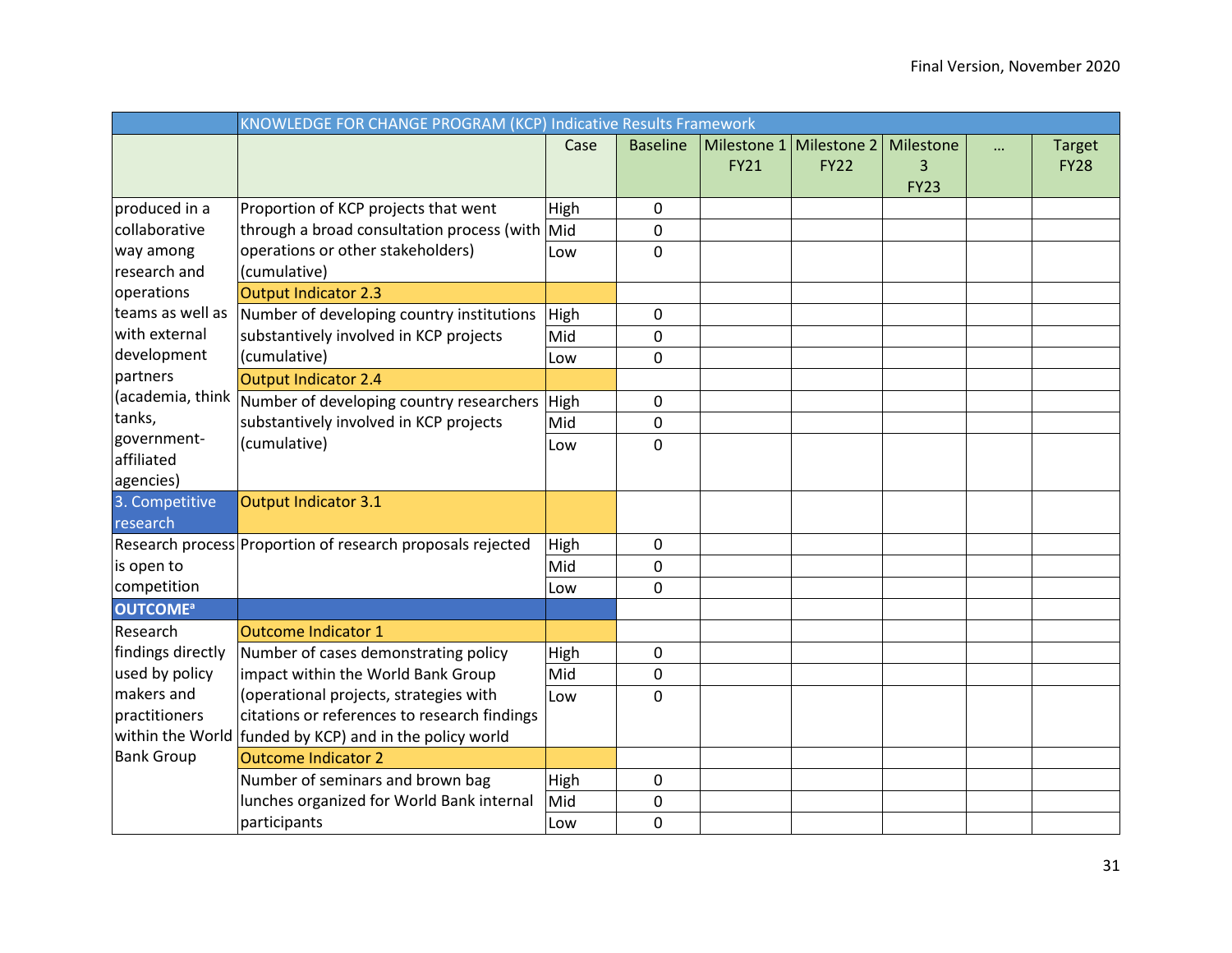|                                                                                                                                                                                                                        | KNOWLEDGE FOR CHANGE PROGRAM (KCP) Indicative Results Framework                                                                      |      |                 |                            |                            |                               |          |                              |
|------------------------------------------------------------------------------------------------------------------------------------------------------------------------------------------------------------------------|--------------------------------------------------------------------------------------------------------------------------------------|------|-----------------|----------------------------|----------------------------|-------------------------------|----------|------------------------------|
|                                                                                                                                                                                                                        |                                                                                                                                      | Case | <b>Baseline</b> | Milestone 1<br><b>FY21</b> | Milestone 2<br><b>FY22</b> | Milestone<br>3<br><b>FY23</b> | $\cdots$ | <b>Target</b><br><b>FY28</b> |
|                                                                                                                                                                                                                        | <b>Outcome Indicator 3</b>                                                                                                           |      |                 |                            |                            |                               |          |                              |
|                                                                                                                                                                                                                        | Number of public dissemination events                                                                                                | High | 0               |                            |                            |                               |          |                              |
|                                                                                                                                                                                                                        | organized (attended by senior                                                                                                        | Mid  | 0               |                            |                            |                               |          |                              |
|                                                                                                                                                                                                                        | stakeholders) <check query=""></check>                                                                                               | Low  | 0               |                            |                            |                               |          |                              |
| <b>IMPACT</b>                                                                                                                                                                                                          |                                                                                                                                      |      |                 |                            |                            |                               |          |                              |
| Uptake of high-<br>quality research<br>by policy makers academic papers <sup>b</sup><br>and practitioners<br>on economic and <b>Impact Indicator 2</b><br>social policy<br>issues affecting<br>developing<br>countries | Impact Indicator 1                                                                                                                   |      |                 |                            |                            |                               |          |                              |
|                                                                                                                                                                                                                        | Number of citations of project outputs in                                                                                            | High | 0               |                            |                            |                               |          |                              |
|                                                                                                                                                                                                                        |                                                                                                                                      | Mid  | 0               |                            |                            |                               |          |                              |
|                                                                                                                                                                                                                        |                                                                                                                                      | Low  | 0               |                            |                            |                               |          |                              |
|                                                                                                                                                                                                                        |                                                                                                                                      |      |                 |                            |                            |                               |          |                              |
|                                                                                                                                                                                                                        | Number of cases demonstrating policy                                                                                                 | High | 0               |                            |                            |                               |          |                              |
|                                                                                                                                                                                                                        | impact in partner institutions or client                                                                                             | Mid  | 0               |                            |                            |                               |          |                              |
|                                                                                                                                                                                                                        | governments (references to KCP-supported Low<br>work in government and institution<br>strategy and policy documents and so<br>forth) |      | $\overline{0}$  |                            |                            |                               |          |                              |
|                                                                                                                                                                                                                        | Impact Indicator 3                                                                                                                   |      |                 |                            |                            |                               |          |                              |
|                                                                                                                                                                                                                        | Number of users of computational or                                                                                                  | High | 0               |                            |                            |                               |          |                              |
|                                                                                                                                                                                                                        | analytical tools developed by KCP-funded                                                                                             | Mid  | 0               |                            |                            |                               |          |                              |
|                                                                                                                                                                                                                        | projects                                                                                                                             | Low  | 0               |                            |                            |                               |          |                              |
|                                                                                                                                                                                                                        | Impact Indicator 4                                                                                                                   |      |                 |                            |                            |                               |          |                              |
|                                                                                                                                                                                                                        | Number of unique visits to the KCP, DEC                                                                                              | High | 0               |                            |                            |                               |          |                              |
|                                                                                                                                                                                                                        | research, and Policy Research Working                                                                                                | Mid  | 0               |                            |                            |                               |          |                              |
|                                                                                                                                                                                                                        | Paper Series websites                                                                                                                | Low  | 0               |                            |                            |                               |          |                              |
|                                                                                                                                                                                                                        | Impact Indicator 5                                                                                                                   |      |                 |                            |                            |                               |          |                              |
|                                                                                                                                                                                                                        | Number of downloads of the working                                                                                                   | High | 0               |                            |                            |                               |          |                              |
|                                                                                                                                                                                                                        | papers                                                                                                                               | Mid  | 0               |                            |                            |                               |          |                              |
|                                                                                                                                                                                                                        |                                                                                                                                      | Low  | 0               |                            |                            |                               |          |                              |

*Note:* DEC = Development Economics Vice Presidency; KCP = Knowledge for Change Program.